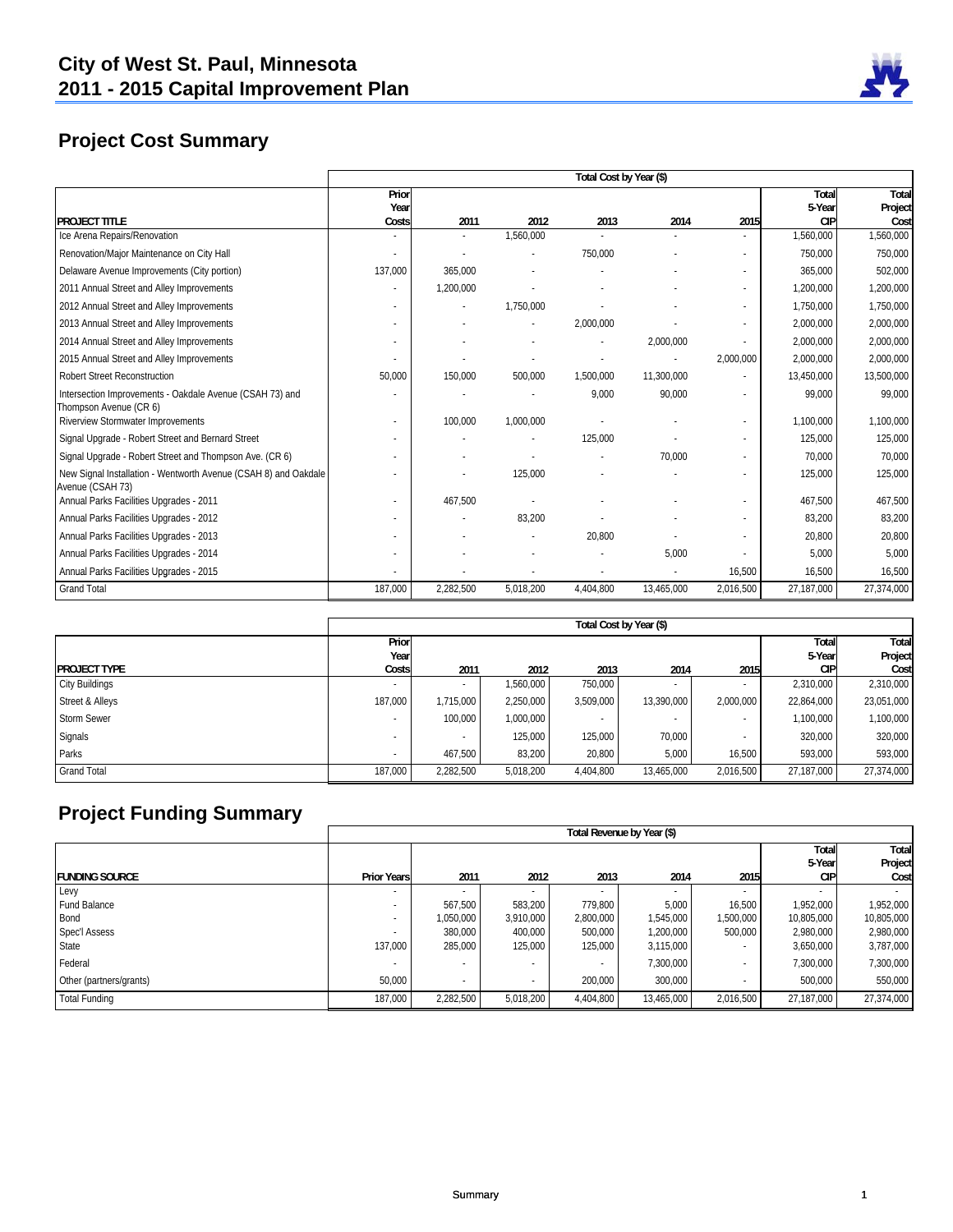

Parks & Recreation/Government Buildings/Arena

**TITLE OF PROJECT PROJECT NUMBER** Ice Arena Repairs/Renovation

#### **DESCRIPTION OF PROJECT**

The existing ice arena exhibits major structural problems. One of the roof joists is failing and does not provide sufficient support to hold large amounts of snow. Currently, the arena manager must use a snow blower to remove the snow pack. Additional, the existing compressors are very inefficient as they do not have a variable capacity - they are either running or off. The cooling elements for the floor are in need of replacement and there are issues with ADA non-compliance. While other options are being investigated, the costs to repair the existing facility are estimated at \$1.6 million.

Ice Making Equipment - \$525,000

New Roof - \$293,240 Insulated Slab for 12-month Ice - \$475,000 Roof Structural Repairs - \$100,000 Locker Renovations/Expansion - \$166,760

#### **IMPACT ON OPERATIONS**

Annual debt servicefor the proposed repairs, assuming a ten year bond is approximately \$190,000. General operating costs are not expected to be greatly affected expected to be greatly affected.

| <b>COST BY YEAR</b> | <b>Prior Years</b> | 2011 | 2012        | 2013 | 2014 | 2015 |
|---------------------|--------------------|------|-------------|------|------|------|
| Land                |                    |      |             |      |      |      |
| Engineering         |                    |      |             |      |      |      |
| Consulting          |                    |      | \$100,000   |      |      |      |
| Construction        |                    |      | \$1,460,000 |      |      |      |
| Other               |                    |      |             |      |      |      |
| <b>Total Cost</b>   | \$0                | \$0  | \$1,560,000 | \$0  | \$0  | \$0  |

| <b>FUNDING SOURCE</b> | <b>Prior Years</b> | 2011 | 2012        | 2013 | 2014 | 2015 |
|-----------------------|--------------------|------|-------------|------|------|------|
| Levy                  | \$0                | \$0  | \$0         | \$0  | \$0  | \$0  |
| <b>Fund Balance</b>   |                    |      |             |      |      |      |
| <b>Bond</b>           |                    |      | \$1,560,000 |      |      |      |
| Spec'l Assess         |                    |      |             |      |      |      |
| <b>State</b>          |                    |      |             |      |      |      |
| Federal               |                    |      |             |      |      |      |
| Other (partners)      |                    |      |             | \$0  |      |      |
| <b>Total Funding</b>  | \$0                | \$0  | \$1,560,000 | \$0  | \$0  | \$0  |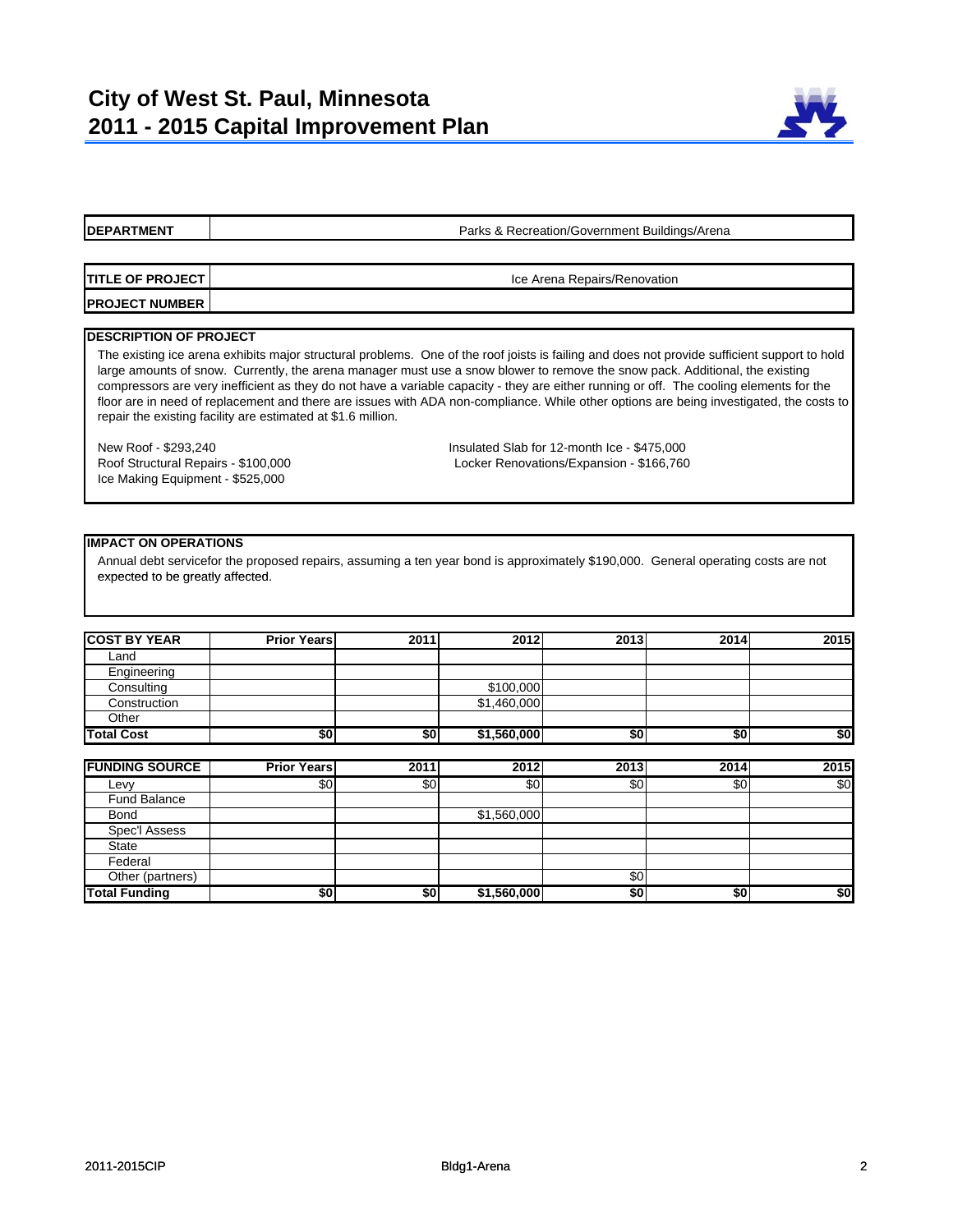

**DEPARTMENT TITLE OF PROJECT PROJECT NUMBER DESCRIPTION OF PROJECT** Government Buildings Renovation/Major Maintenance on City Hall Despite a much hoped-for replacement of City Hall, it is more economically feasible to consider renovation and/or minimal maintenance. Certain deferred maintenance items are needed: Replacement of Roof - \$500,000 Asbestos Abatement - \$100,000 HVAC Recommissioning - \$50,000 Window/Exterior Access Replacements - \$100,000 Additional aesthetic improvements should also be considered.

**IMPACT ON OPERATIONS**

The various improvements will reduce energy costs. Funds are anticipated to come from the Public Works Reserve Fund. If more significant work is required, the issuance of debt may be an alternative.

| <b>COST BY YEAR</b> | <b>Prior Years</b> | 2011 | 2012 | 2013      | 2014 | 2015 |
|---------------------|--------------------|------|------|-----------|------|------|
| Land                |                    |      |      |           |      |      |
| Engineering         |                    |      |      |           |      |      |
| Consulting          |                    |      |      | \$30,000  |      |      |
| Construction        |                    |      |      | \$720,000 |      |      |
| Other               |                    |      |      |           |      |      |
| <b>Total Cost</b>   | \$0                | \$0  | \$0  | \$750,000 | \$0  | \$0  |

| <b>FUNDING SOURCE</b> | <b>Prior Years</b> | 2011 | 2012 | 2013      | 2014 | 2015 |
|-----------------------|--------------------|------|------|-----------|------|------|
| Levy                  | \$0                | \$0  | \$0  | \$0       | \$0  | \$0  |
| <b>Fund Balance</b>   |                    |      |      | \$750,000 |      |      |
| <b>Bond</b>           |                    |      |      |           |      |      |
| Spec'l Assess         |                    |      |      |           |      |      |
| <b>State</b>          |                    |      |      |           |      |      |
| Federal               |                    |      |      |           |      |      |
| Other                 |                    |      |      |           |      |      |
| <b>Total Funding</b>  | \$0                | \$0  | \$0  | \$750,000 | \$0  | \$0  |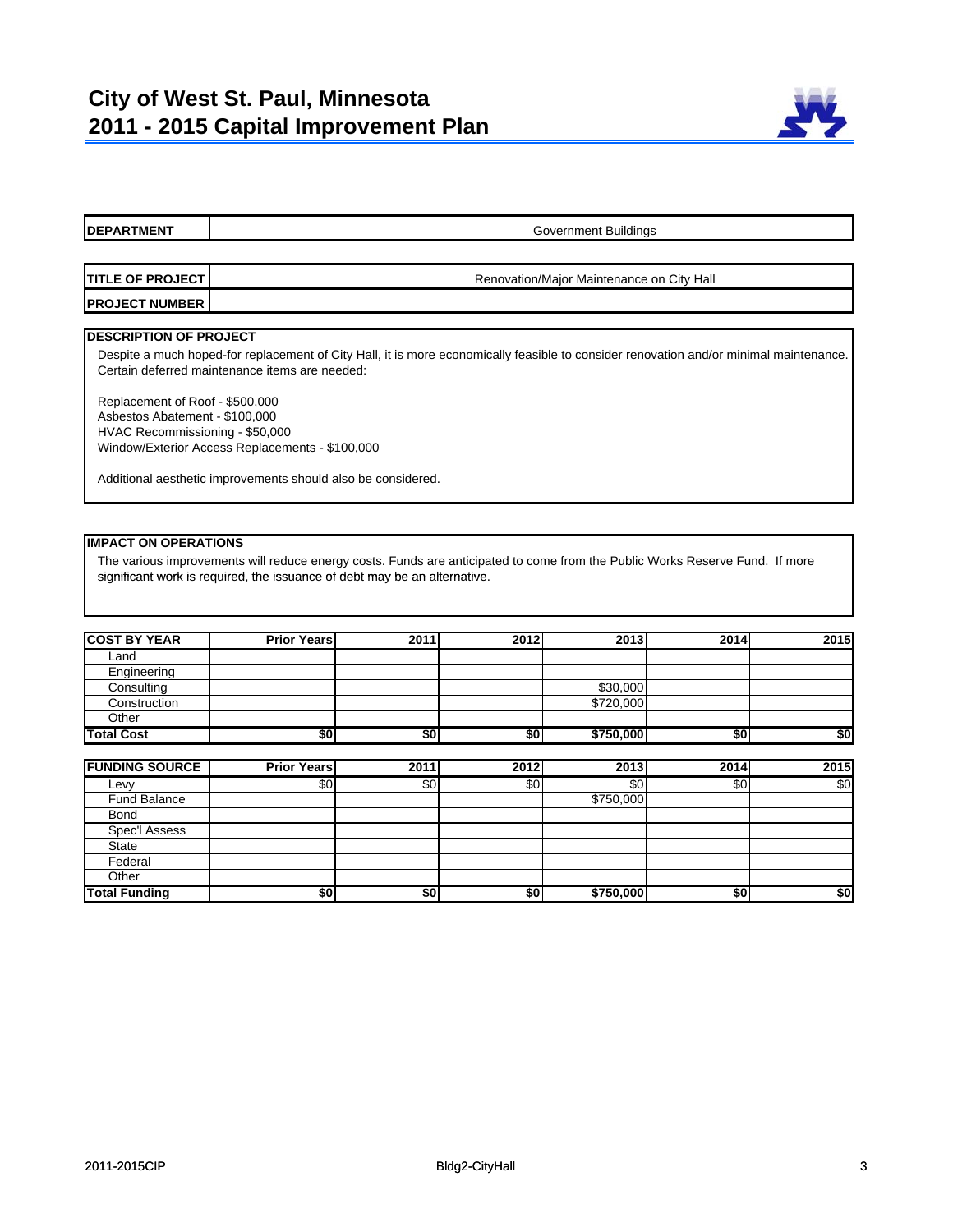

Streets/Engineering

| <b>TITLE OF PROJECT I</b> | Delaware Avenue Improvements (City portion) |
|---------------------------|---------------------------------------------|
| <b>PROJECT NUMBER</b>     |                                             |

#### **DESCRIPTION OF PROJECT**

Delaware Avenue is a Dakota County Road. As part of the City/County cost sharing agreement, the cost to reconstruct Delaware Avenue south of Marie Avenue is to be split 55% to the County and 45% to the City. Mendota Heights and the City are splitting the City portion, which will be funded through a combination of State funding and special assessments to the benefiting property owners.

#### **IMPACT ON OPERATIONS**

Limited impact as this a County road

| <b>COST BY YEAR</b> | <b>Prior Years</b> | 2011      | 2012 | 2013 | 2014 | 2015 |
|---------------------|--------------------|-----------|------|------|------|------|
| Land                |                    |           |      |      |      |      |
| Engineering         |                    |           |      |      |      |      |
| Consulting          |                    |           |      |      |      |      |
| Construction        | \$137,000          | \$365,000 |      |      |      |      |
| Other               |                    |           |      |      |      |      |
| <b>Total Cost</b>   | \$137,000          | \$365,000 | \$0  | \$0  | \$0  | \$0  |

| <b>FUNDING SOURCE</b> | <b>Prior Years</b> | 2011      | 2012 | 2013 | 2014 | 2015 |
|-----------------------|--------------------|-----------|------|------|------|------|
| Levv                  | \$0                | \$0       | \$0  | \$0  | \$0  | \$0  |
| Fund Balance          | \$0                | \$0       |      |      |      |      |
| <b>Bond</b>           |                    |           |      |      |      |      |
| Spec'l Assess         | \$0                | \$80,000  |      |      |      |      |
| State - MSA           | \$137,000          | \$285,000 |      |      |      |      |
| Federal               |                    |           |      |      |      |      |
| Other                 |                    |           |      |      |      |      |
| <b>Total Funding</b>  | \$137,000          | \$365,000 | \$0  | \$0  | \$0  | \$0  |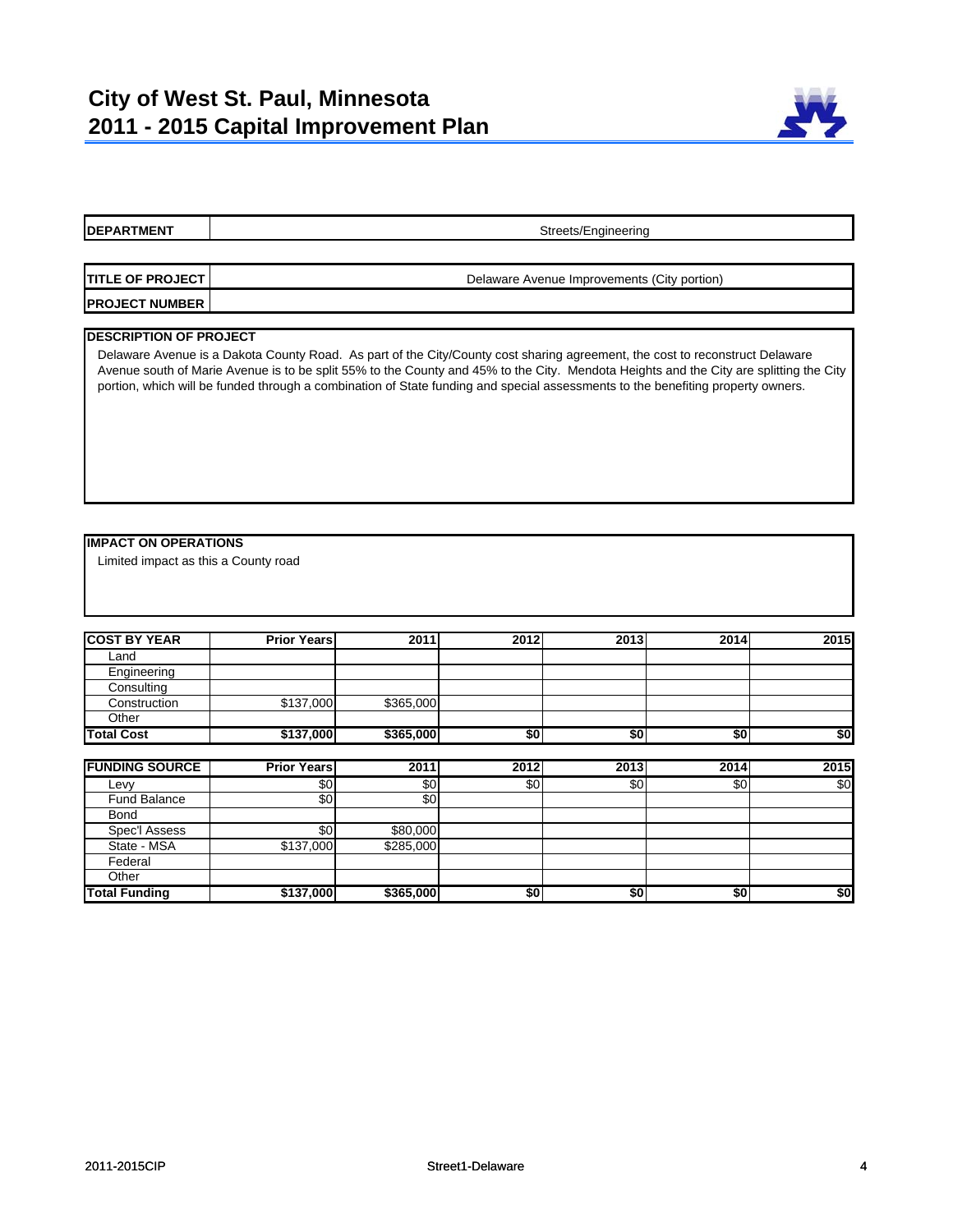

#### **DEPARTMENT** Streets/Engineering

| <b>TITLE OF PROJECT I</b> | 2011 Annual Street and Alley Improvements |
|---------------------------|-------------------------------------------|
| <b>PROJECT NUMBER</b>     |                                           |

#### **DESCRIPTION OF PROJECT**

Each year the City identifies the locations of streets and alleys that do not currently, or soon will not meet the minimum quality standards. The streets and alley segments have not yet been identified for the 2011 program.

#### **IMPACT ON OPERATIONS**

Repairs and replacement of City streets and alleys not meeting standards is intended to reduce the cost of annual maintenance associated with patching cracks and potholes associated with patching cracks and potholes.

| <b>COST BY YEAR</b> | <b>Prior Years</b> | 2011        | 2012 | 2013 | 2014 | 2015 |
|---------------------|--------------------|-------------|------|------|------|------|
| Land                |                    |             |      |      |      |      |
| Engineering         |                    |             |      |      |      |      |
| Consulting          |                    |             |      |      |      |      |
| Construction        |                    | \$1,200,000 |      |      |      |      |
| Other               |                    |             |      |      |      |      |
| <b>Total Cost</b>   | \$0                | \$1,200,000 | \$0  | \$0  | \$0  | \$0  |

| <b>FUNDING SOURCE</b> | <b>Prior Years</b> | 2011        | 2012 | 2013 | 2014 | 2015 |
|-----------------------|--------------------|-------------|------|------|------|------|
| Levy                  | \$0                | \$0         | \$0  | \$0  | \$0  | \$0  |
| <b>Fund Balance</b>   |                    |             |      |      |      |      |
| <b>Bond</b>           |                    | \$900,000   |      |      |      |      |
| Spec'l Assess         |                    | \$300,000   |      |      |      |      |
| <b>State</b>          |                    |             |      |      |      |      |
| Federal               |                    |             |      |      |      |      |
| Other                 |                    |             |      |      |      |      |
| <b>Total Funding</b>  | \$0                | \$1,200,000 | \$0  | \$0  | \$0  | \$0  |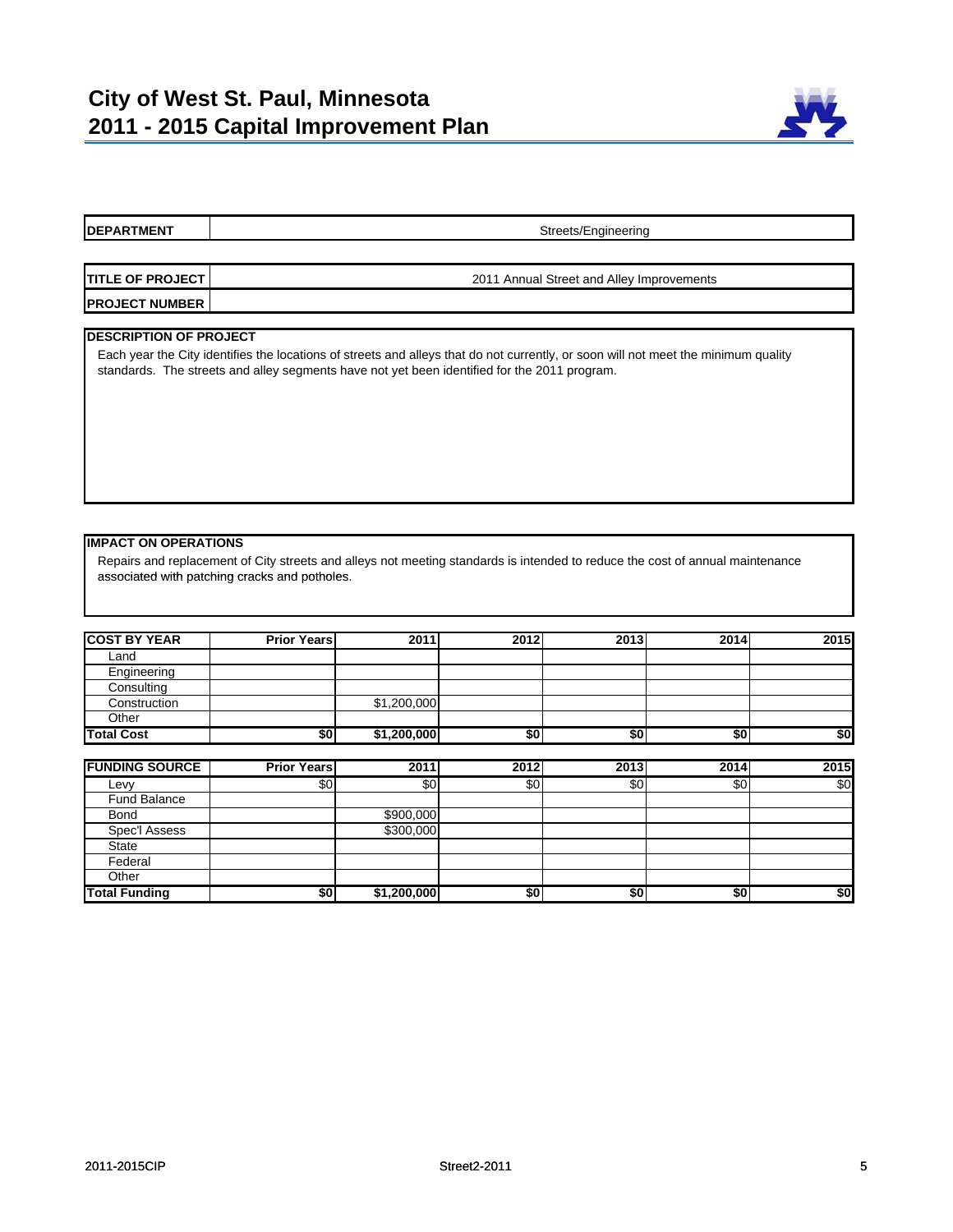

#### **DEPARTMENT** Streets/Engineering

| <b>ITITLE OF PROJECT I</b> | 2012 Annual Street and Alley Improvements |
|----------------------------|-------------------------------------------|
| <b>IPROJECT NUMBER</b>     |                                           |

#### **DESCRIPTION OF PROJECT**

Each year the City identifies the locations of streets and alleys that do not currently, or soon will not meet the minimum quality standards. The streets and alley segments have not yet been identified for the 2012 program.

#### **IMPACT ON OPERATIONS**

Repairs and replacement of City streets and alleys not meeting standards is intended to reduce the cost of annual maintenance associated with patching cracks and potholes associated with patching cracks and potholes.

| <b>COST BY YEAR</b> | <b>Prior Years</b> | 2011 | 2012        | 2013 | 2014 | 2015 |
|---------------------|--------------------|------|-------------|------|------|------|
| Land                |                    |      |             |      |      |      |
| Engineering         |                    |      |             |      |      |      |
| Consulting          |                    |      |             |      |      |      |
| Construction        |                    |      | \$1,750,000 |      |      |      |
| Other               |                    |      |             |      |      |      |
| <b>Total Cost</b>   | \$0                | \$0  | \$1,750,000 | \$0  | \$0  | \$0  |

| <b>FUNDING SOURCE</b> | <b>Prior Years</b> | 2011 | 2012        | 2013 | 2014 | 2015 |
|-----------------------|--------------------|------|-------------|------|------|------|
| Levy                  | \$0                | \$0  | \$0         | \$0  | \$0  | \$0  |
| <b>Fund Balance</b>   |                    |      |             |      |      |      |
| <b>Bond</b>           |                    |      | \$1,350,000 |      |      |      |
| Spec'l Assess         |                    |      | \$400,000   |      |      |      |
| <b>State</b>          |                    |      |             |      |      |      |
| Federal               |                    |      |             |      |      |      |
| Other                 |                    |      |             |      |      |      |
| <b>Total Funding</b>  | \$0                | \$0  | \$1,750,000 | \$0  | \$0  | \$0  |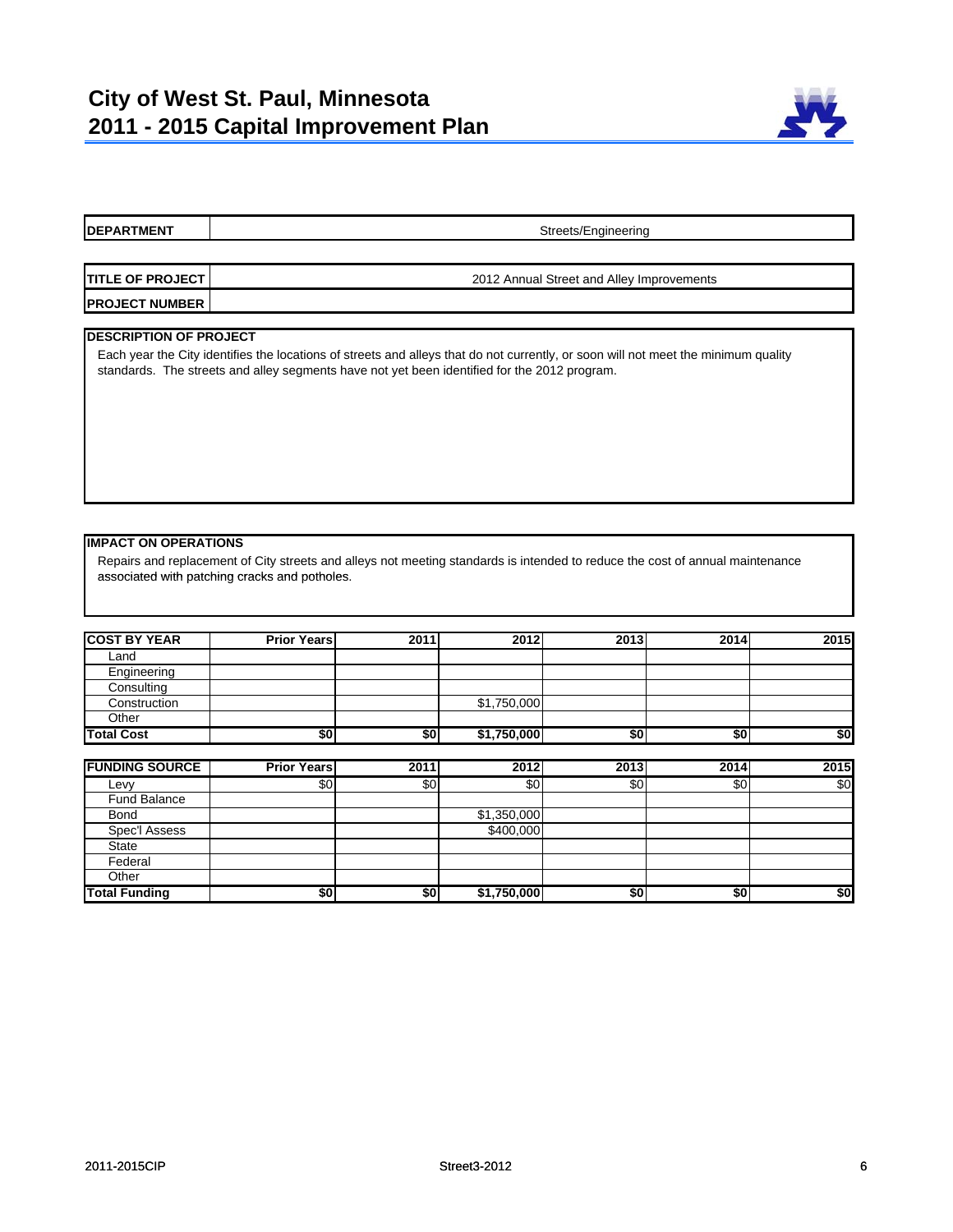

#### **DEPARTMENT** Streets/Engineering

| <b>ITITLE OF PROJECT I</b> | 2013 Annual Street and Alley Improvements |
|----------------------------|-------------------------------------------|
| <b>PROJECT NUMBER</b>      |                                           |

#### **DESCRIPTION OF PROJECT**

Each year the City identifies the locations of streets and alleys that do not currently, or soon will not meet the minimum quality standards. The streets and alley segments have not yet been identified for the 2013 program.

#### **IMPACT ON OPERATIONS**

Repairs and replacement of City streets and alleys not meeting standards is intended to reduce the cost of annual maintenance associated with patching cracks and potholes associated with patching cracks and potholes.

| <b>COST BY YEAR</b> | <b>Prior Years</b> | 2011 | 2012 | 2013        | 2014 | 2015 |
|---------------------|--------------------|------|------|-------------|------|------|
| Land                |                    |      |      |             |      |      |
| Engineering         |                    |      |      |             |      |      |
| Consulting          |                    |      |      |             |      |      |
| Construction        |                    |      |      | \$2,000,000 |      |      |
| Other               |                    |      |      |             |      |      |
| <b>Total Cost</b>   | \$0                | \$0  | \$0  | \$2,000,000 | \$0  | \$0  |

| <b>FUNDING SOURCE</b> | <b>Prior Years</b> | 2011 | 2012 | 2013        | 2014 | 2015 |
|-----------------------|--------------------|------|------|-------------|------|------|
| Levy                  | \$0                | \$0  | \$0  | \$0         | \$0  | \$0  |
| <b>Fund Balance</b>   |                    |      |      |             |      |      |
| <b>Bond</b>           |                    |      |      | \$1,500,000 |      |      |
| Spec'l Assess         |                    |      |      | \$500,000   |      |      |
| <b>State</b>          |                    |      |      |             |      |      |
| Federal               |                    |      |      |             |      |      |
| Other                 |                    |      |      |             |      |      |
| <b>Total Funding</b>  | \$0                | \$0  | \$0  | \$2,000,000 | \$0  | \$0  |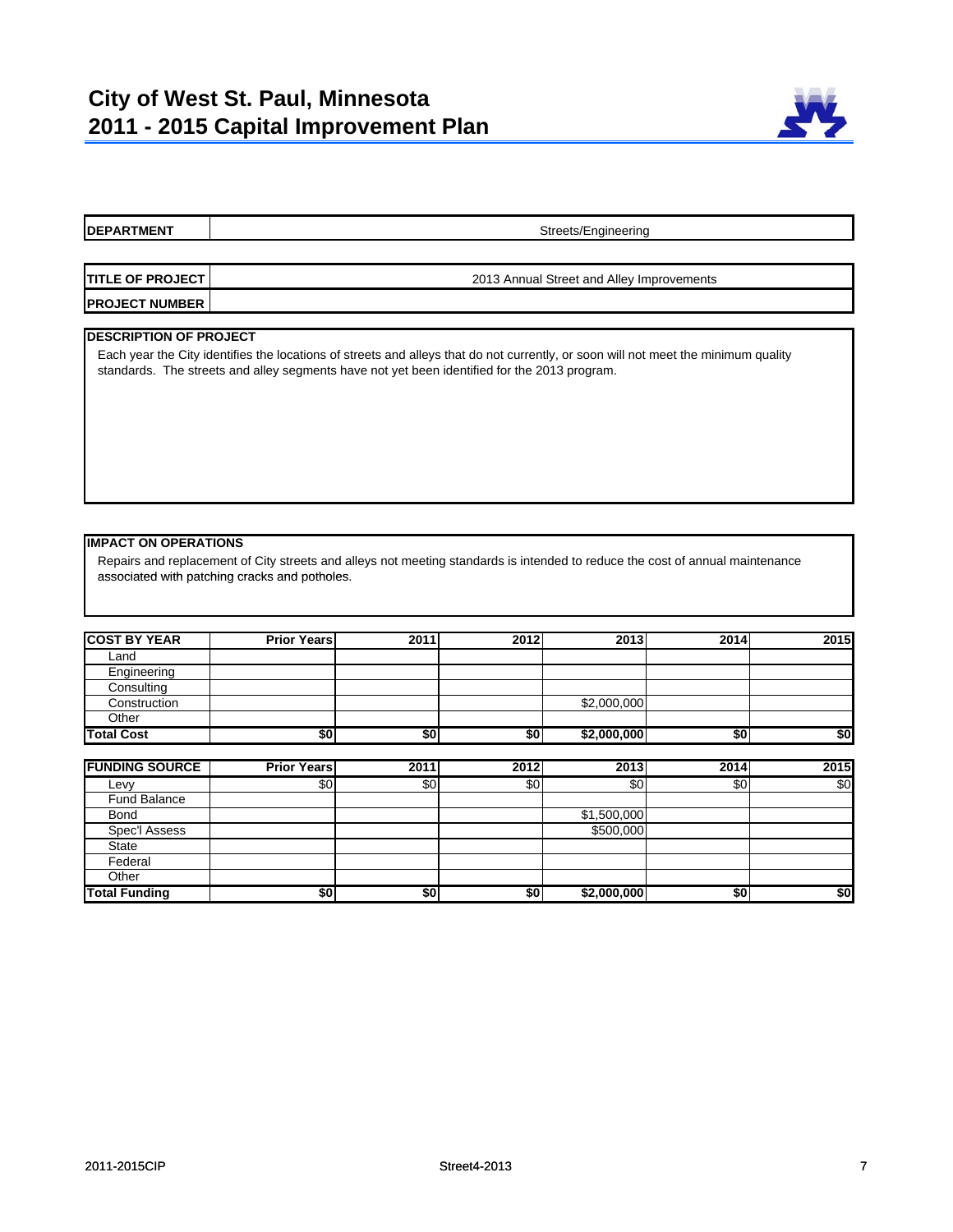

# **DEPARTMENT TITLE OF PROJECT PROJECT NUMBER DESCRIPTION OF PROJECT** Streets/Engineering 2014 Annual Street and Alley Improvements Each year the City identifies the locations of streets and alleys that do not currently, or soon will not meet the minimum quality standards. The streets and alley segments have not yet been identified for the 2014 program.

#### **IMPACT ON OPERATIONS**

Repairs and replacement of City streets and alleys not meeting standards is intended to reduce the cost of annual maintenance associated with patching cracks and potholes.

| <b>COST BY YEAR</b> | <b>Prior Years</b> | 2011 | 2012 | 2013 | 2014        | 2015 |
|---------------------|--------------------|------|------|------|-------------|------|
| Land                |                    |      |      |      |             |      |
| Engineering         |                    |      |      |      |             |      |
| Consulting          |                    |      |      |      |             |      |
| Construction        |                    |      |      |      | \$2,000,000 |      |
| Other               |                    |      |      |      |             |      |
| <b>Total Cost</b>   | \$0                | \$0  | \$0  | \$0  | \$2,000,000 | \$0  |

| <b>FUNDING SOURCE</b> | <b>Prior Years</b> | 2011 | 2012 | 2013 | 2014        | 2015 |
|-----------------------|--------------------|------|------|------|-------------|------|
| Levy                  | \$0                | \$0  | \$0  | \$0  | \$0         | \$0  |
| <b>Fund Balance</b>   |                    |      |      |      |             |      |
| <b>Bond</b>           |                    |      |      |      | \$1,500,000 |      |
| Spec'l Assess         |                    |      |      |      | \$500,000   |      |
| <b>State</b>          |                    |      |      |      |             |      |
| Federal               |                    |      |      |      |             |      |
| Other                 |                    |      |      |      |             |      |
| <b>Total Funding</b>  | \$0                | \$0  | \$0  | \$0  | \$2,000,000 | \$0  |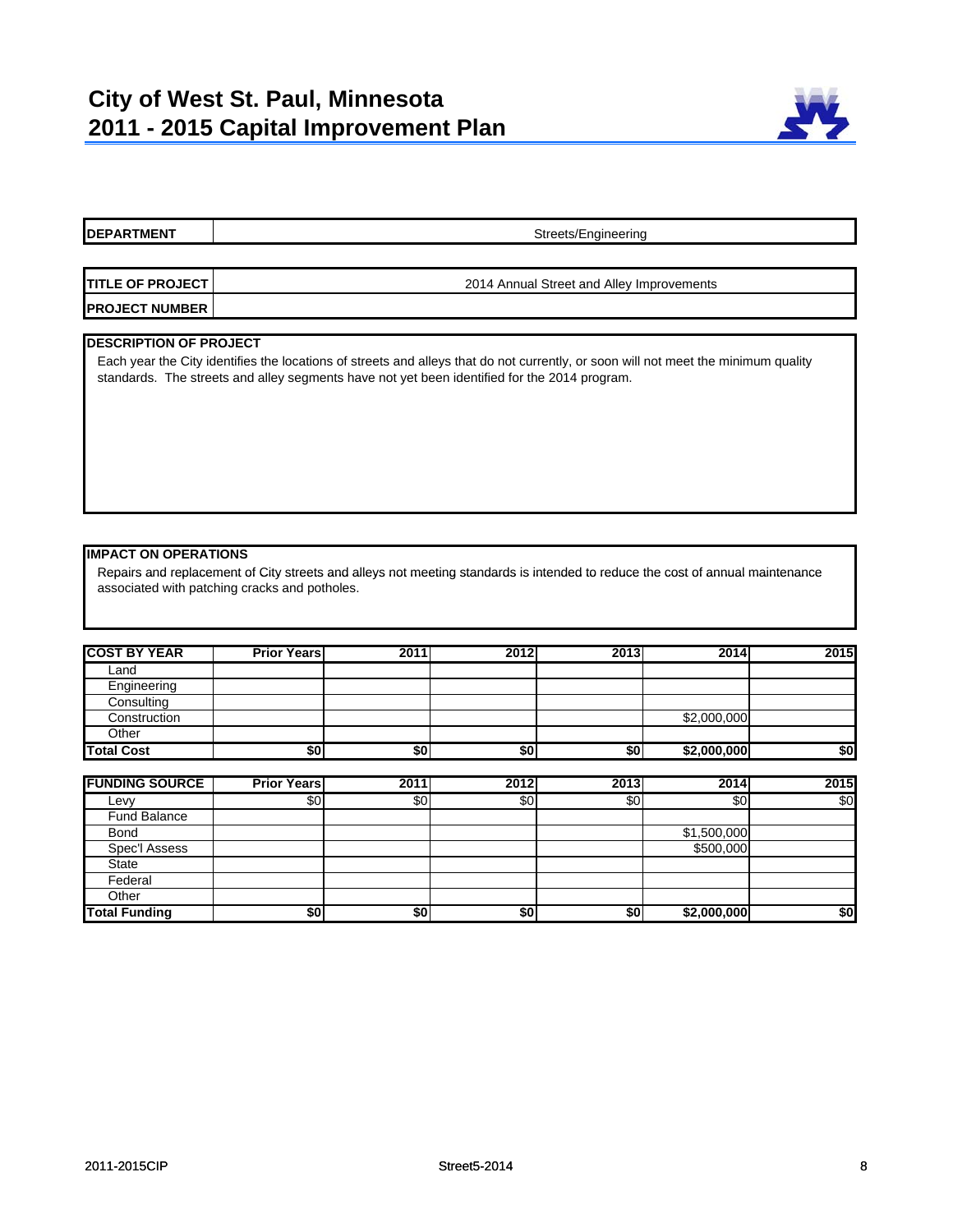

## **DEPARTMENT TITLE OF PROJECT PROJECT NUMBER DESCRIPTION OF PROJECT** Streets/Engineering 2015 Annual Street and Alley Improvements Each year the City identifies the locations of streets and alleys that do not currently, or soon will not meet the minimum quality standards. The streets and alley segments have not yet been identified for the 2015 program.

# **IMPACT ON OPERATIONS**

Repairs and replacement of City streets and alleys not meeting standards is intended to reduce the cost of annual maintenance associated with patching cracks and potholes.

| <b>COST BY YEAR</b> | <b>Prior Years</b> | 2011 | 2012 | 2013 | 2014 | 2015        |
|---------------------|--------------------|------|------|------|------|-------------|
| Land                |                    |      |      |      |      |             |
| Engineering         |                    |      |      |      |      |             |
| Consulting          |                    |      |      |      |      |             |
| Construction        |                    |      |      |      |      | \$2,000,000 |
| Other               |                    |      |      |      |      |             |
| <b>Total Cost</b>   | \$0                | \$0  | \$0  | \$0  | \$0  | \$2,000,000 |

| <b>FUNDING SOURCE</b> | <b>Prior Years</b> | 2011 | 2012 | 2013 | 2014 | 2015          |
|-----------------------|--------------------|------|------|------|------|---------------|
| Levy                  | \$0                | \$0  | \$0  | \$0  | \$0  | $\frac{6}{3}$ |
| <b>Fund Balance</b>   |                    |      |      |      |      |               |
| <b>Bond</b>           |                    |      |      |      |      | \$1,500,000   |
| Spec'l Assess         |                    |      |      |      |      | \$500,000     |
| State                 |                    |      |      |      |      |               |
| Federal               |                    |      |      |      |      |               |
| Other                 |                    |      |      |      |      |               |
| <b>Total Funding</b>  | \$0                | \$0  | \$0  | \$0  | \$0  | \$2,000,000   |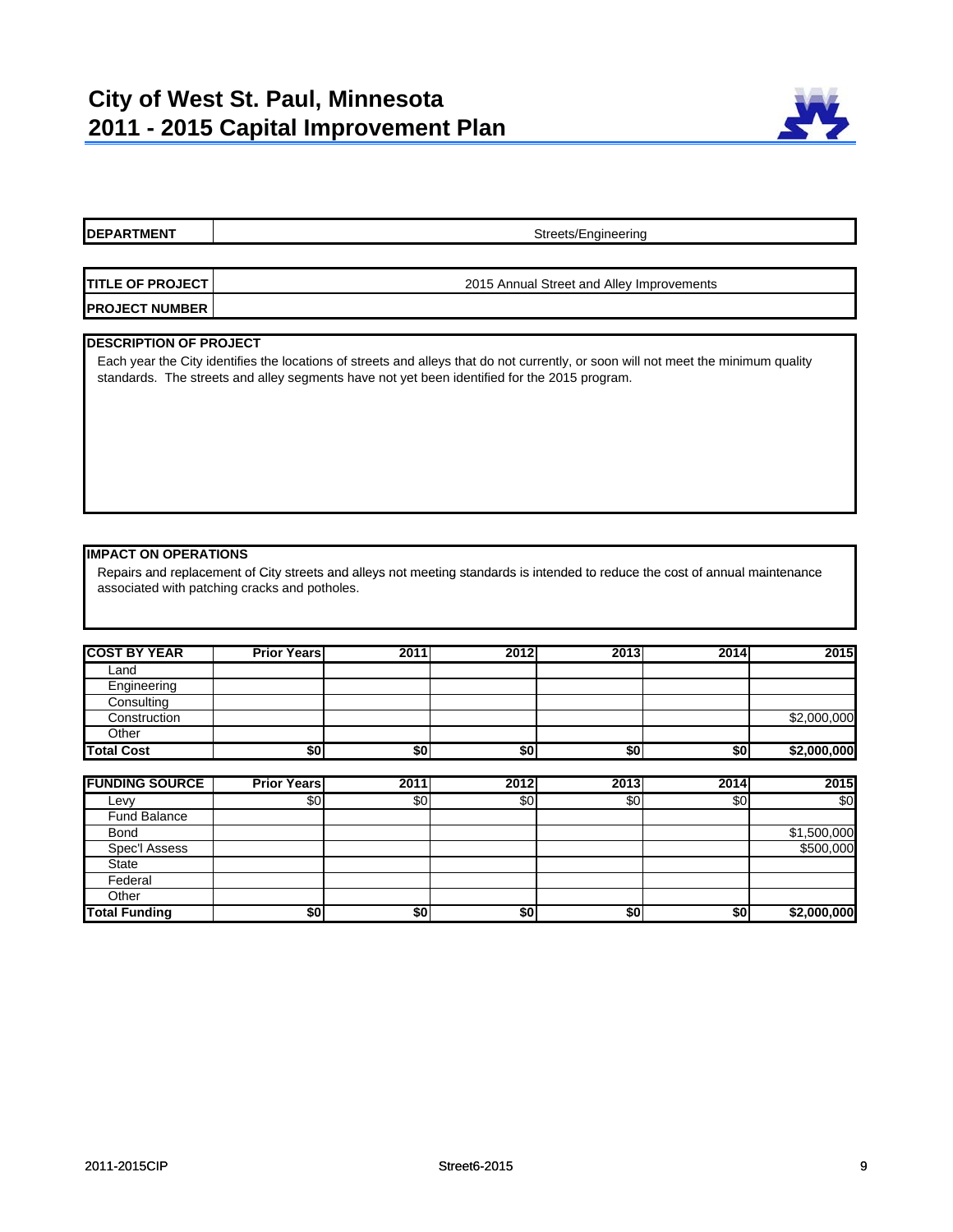

Streets/Engineering

**TITLE OF PROJECT PROJECT NUMBER** Robert Street Reconstruction

#### **DESCRIPTION OF PROJECT**

The City has been awarded a Federal Surface Transportation Project grant in the amount of \$7.3 million. Additional funds are being sought and are planned to be used for a total reconstruct of Robert Street, including changes to ingress and egress, addition of medians and improved traffic controls. Prior to 2011 revenues and expenditures are related to pre-work funded by a grant from Dakota County.

#### **IMPACT ON OPERATIONS**

The improvements are intended to improve traffic safety on Robert Street, thereby decreasing public safety response needs. As this is a State Highway, maintenance costs will likely be unaffected.

| <b>COST BY YEAR</b> | <b>Prior Years</b> | 2011      | 2012      | 2013        | 2014         | <b>2015</b> |
|---------------------|--------------------|-----------|-----------|-------------|--------------|-------------|
| ∟and                |                    |           |           | \$1,000,000 |              |             |
| Engineering         |                    | \$150,000 | \$500,000 | \$500,000   | \$800,000    |             |
| Consulting          | \$50,000           |           |           |             |              |             |
| Construction        |                    | \$0l      |           |             | \$10,500,000 |             |
| Other               |                    |           |           |             |              |             |
| <b>Total Cost</b>   | \$50,000           | \$150,000 | \$500,000 | \$1,500,000 | \$11,300,000 | \$0         |

| <b>FUNDING SOURCE</b> | <b>Prior Years</b> | 2011             | 2012      | 2013        | 2014         | 2015 |
|-----------------------|--------------------|------------------|-----------|-------------|--------------|------|
| Levy                  | \$0                | \$0              | \$0       | \$0         | \$0          | \$0  |
| <b>Fund Balance</b>   | \$0                | \$0              |           |             |              |      |
| <b>Bond</b>           |                    | \$150,000        | \$500,000 | \$1,300,000 |              |      |
| Spec'l Assess         | \$0                | \$0 <sub>1</sub> |           |             | \$700,000    |      |
| State - MSA           | \$0                | \$0              |           |             | \$3,000,000  |      |
| Federal               |                    | \$0 <sub>1</sub> |           | \$0         | \$7,300,000  |      |
| Other                 | \$50,000           |                  |           | \$200,000   | \$300,000    |      |
| <b>Total Funding</b>  | \$50,000           | \$150,000        | \$500,000 | \$1,500,000 | \$11,300,000 | \$0  |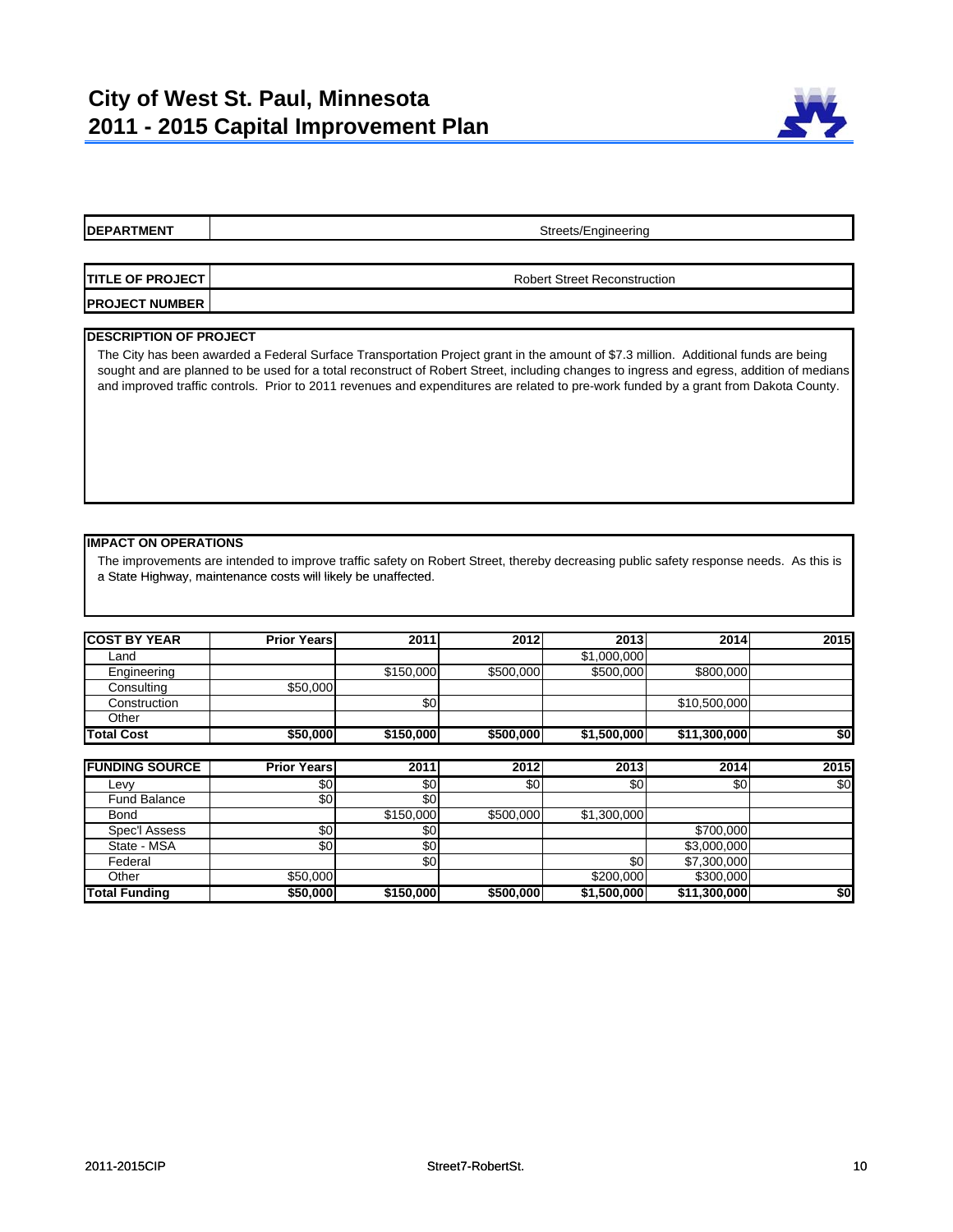

# **DEPARTMENT TITLE OF PROJECT PROJECT NUMBER DESCRIPTION OF PROJECT IMPACT ON OPERATIONS** Streets/Engineering Intersection Improvements - Oakdale Avenue (CSAH 73) and Thompson Avenue (CR 6) Dakota County has planned for intersection improvements at Oakdale and Thompson Avenues to include widening of all four legs of the intersection. This widening will allow additional lanes to alleviate the stacking congestion that occurs at the intersection in the morning and afternoon rush hours. Funding for the project will follow the County's cost share policy with the County funding 55% of the project and the remaining 45% to be funded by the City. The City's costs are anticipated to be funded from MSA funds. Limited impact as these are County roads.

| <b>COST BY YEAR</b> | <b>Prior Years</b> | 2011 | 2012 | 2013    | 2014     | 2015 |
|---------------------|--------------------|------|------|---------|----------|------|
| Land                |                    |      |      | \$9,000 |          |      |
| Engineering         |                    |      |      |         |          |      |
| Consulting          |                    |      |      |         |          |      |
| Construction        |                    |      |      |         | \$90,000 |      |
| Other               |                    |      |      |         |          |      |
| <b>Total Cost</b>   | \$0                | \$0  | \$0  | \$9,000 | \$90,000 | \$0  |

| <b>FUNDING SOURCE</b> | <b>Prior Years</b> | 2011 | 2012 | 2013    | 2014     | 2015 |
|-----------------------|--------------------|------|------|---------|----------|------|
| Levy                  | \$0                | \$0  | \$0  | \$0     | \$0      | \$0  |
| <b>Fund Balance</b>   |                    |      |      | \$9,000 |          |      |
| <b>Bond</b>           |                    |      |      |         | \$45,000 |      |
| Spec'l Assess         |                    |      |      |         |          |      |
| State - MSA           |                    |      |      |         | \$45,000 |      |
| Federal               |                    |      |      |         |          |      |
| Other                 |                    |      |      |         |          |      |
| <b>Total Funding</b>  | \$0                | \$0  | \$0  | \$9,000 | \$90,000 | \$0  |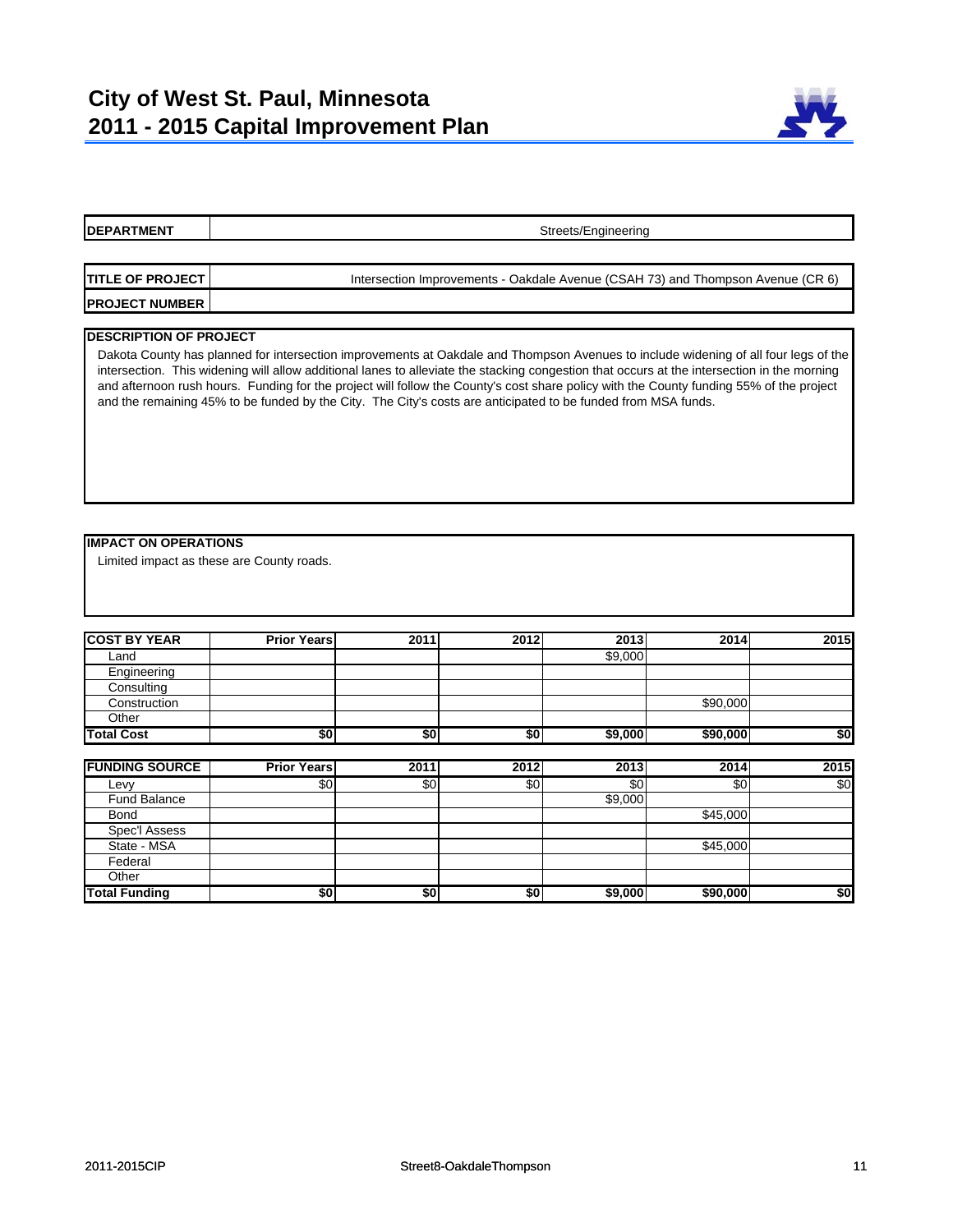

## **DEPARTMENT TITLE OF PROJECT PROJECT NUMBER DESCRIPTION OF PROJECT** Storm Sewer Utility Riverview Stormwater Improvements In cooperation with the City of St.Paul, municipalities contributing to stormwater runoff are required to contribute funding for a portion of the cost of stormwater improvements in St. Paul. The location of the proposed improvements is: East of Delaware Avenue North of Moreland Avenue West of Robert Street

The project will address drainage north through the City's 40-Acres neighborhood into St. Paul.

### **IMPACT ON OPERATIONS**

| <b>COST BY YEAR</b> | <b>Prior Years</b> | 2011      | 2012        | 2013 | 2014 | 2015 |
|---------------------|--------------------|-----------|-------------|------|------|------|
| Land                |                    |           |             |      |      |      |
| Engineering         |                    |           |             |      |      |      |
| Consulting          |                    |           |             |      |      |      |
| Construction        |                    | \$100,000 | \$1,000,000 |      |      |      |
| Other               |                    |           |             |      |      |      |
| <b>Total Cost</b>   | \$0                | \$100,000 | \$1,000,000 | \$0  | \$0  | \$0  |

| <b>FUNDING SOURCE</b> | <b>Prior Years</b> | 2011      | 2012        | 2013 | 2014 | 2015 |
|-----------------------|--------------------|-----------|-------------|------|------|------|
| Levv                  | \$0                | \$0       | \$0         | \$0  | \$0  | \$0  |
| <b>Fund Balance</b>   |                    | \$100,000 | \$500,000   |      |      |      |
| <b>Bond</b>           |                    |           | \$500,000   |      |      |      |
| Spec'l Assess         |                    |           |             |      |      |      |
| <b>State</b>          |                    |           |             |      |      |      |
| Federal               |                    |           |             |      |      |      |
| Other                 |                    |           |             |      |      |      |
| <b>Total Funding</b>  | \$0                | \$100,000 | \$1,000,000 | \$0  | \$0  | \$0  |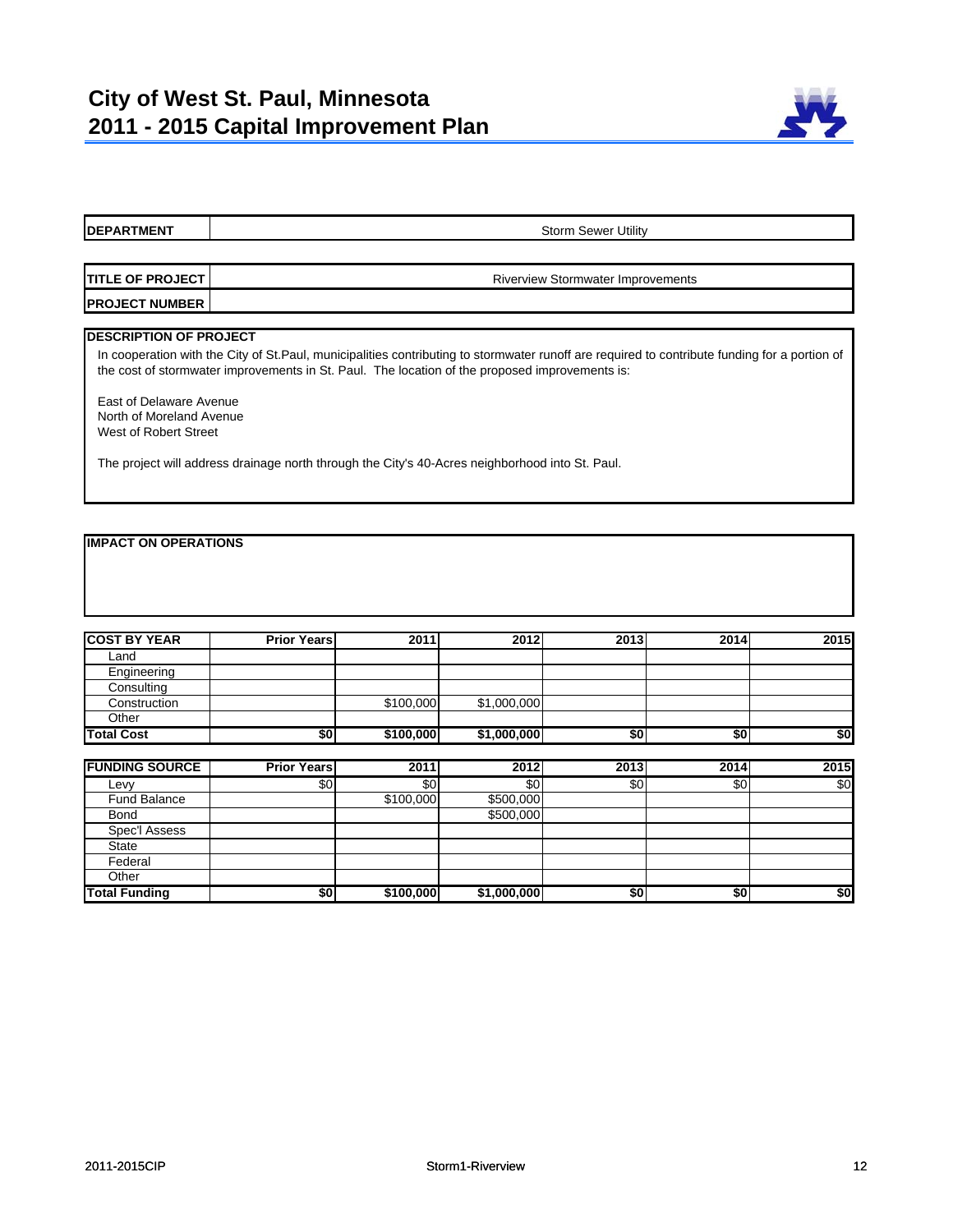

Streets/Street Lighting

**TITLE OF PROJECT PROJECT NUMBER** Signal Upgrade - Robert Street and Bernard Street

#### **DESCRIPTION OF PROJECT**

The Minnesota Department of Transportation (Mn/DOT) has a signal replacement project programmed for the signal located at the intersection of Robert Street (TH 952) & Bernard Street. The project will include a new signal at all four legs of the intersection. The new signal will meet the latest ADA (American's with Disabilities Act) guidelines including audible & visual countdown crossing timers for pedestrians. The City has jurisdiction over both legs of Bernard Street at the intersection so the City's portion of the initial cost will be one-half (1/2). Mn/DOT will be responsible for the remaining half (1/2) of the cost. The City's costs are expected to be financed with MSA funds.

#### **IMPACT ON OPERATIONS**

Newer LED technology in the signal heads should lower life-time energy costs for the signal.

| <b>COST BY YEAR</b> | <b>Prior Years</b> | 2011 | 2012 | 2013      | 2014 | 2015 |
|---------------------|--------------------|------|------|-----------|------|------|
| Land                |                    |      |      |           |      |      |
| Engineering         |                    |      |      |           |      |      |
| Consulting          |                    |      |      |           |      |      |
| Construction        |                    |      |      | \$125,000 |      |      |
| Other               |                    |      |      |           |      |      |
| <b>Total Cost</b>   | \$0                | \$0  | \$0  | \$125,000 | \$0  | \$0  |

| <b>FUNDING SOURCE</b> | <b>Prior Years</b> | 2011             | 2012 | 2013      | 2014 | 2015 |
|-----------------------|--------------------|------------------|------|-----------|------|------|
| Levy                  | \$0                | \$0              | \$0  | \$0       | \$0  | \$0  |
| <b>Fund Balance</b>   |                    |                  |      |           |      |      |
| <b>Bond</b>           |                    |                  |      |           |      |      |
| Spec'l Assess         |                    |                  |      |           |      |      |
| <b>State</b>          |                    |                  |      | \$125,000 |      |      |
| Federal               |                    |                  |      |           |      |      |
| Other                 |                    |                  |      |           |      |      |
| <b>Total Funding</b>  | \$0                | \$0 <sub>1</sub> | \$0  | \$125,000 | \$0  | \$0  |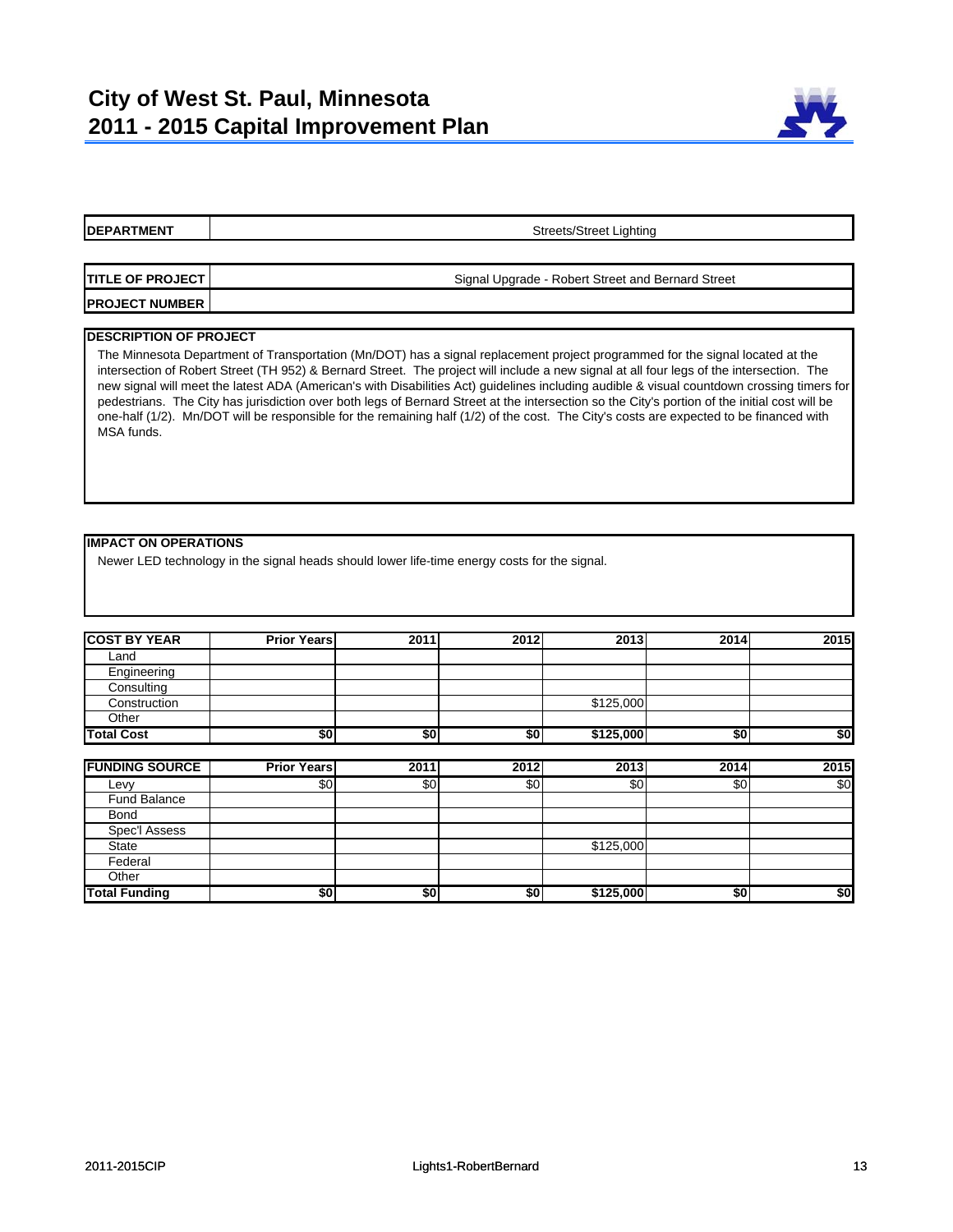

Streets/Street Lighting

| <b>ITITLE OF PROJECT I</b> | Signal Upgrade - Robert Street and Thompson Ave. (CR 6) |
|----------------------------|---------------------------------------------------------|
| <b>PROJECT NUMBER</b>      |                                                         |

#### **DESCRIPTION OF PROJECT**

The Minnesota Department of Transportation (Mn/DOT) has a signal replacement project (SP 1908-75) programmed for the signal located at the intersection of Robert Street (TH 952) & Thompson Ave. (CR 6). The project will include a new signal at all four legs of the intersection. The new signal will meet the latest ADA (American's with Disabilities Act) guidelines including audible & visual countdown crossing timers for pedestrians. The City only has jurisdiction over one leg (the western approach of Thompson) of the intersection so the City's portion of the initial cost will be one-fourth (1/4). Mn/DOT will be responsible for one-half (1/2) of the cost & the County will cover the remaining one-fourth (1/4) of the cost. The City's costs are expected to be funded with MSA dollars.

#### **IMPACT ON OPERATIONS**

Newer LED technology in the signal heads should lower life-time energy costs for the signal.

| <b>COST BY YEAR</b> | <b>Prior Years</b> | 2011 | 2012 | 2013 | 2014     | 2015 |
|---------------------|--------------------|------|------|------|----------|------|
| Land                |                    |      |      |      |          |      |
| Engineering         |                    |      |      |      |          |      |
| Consulting          |                    |      |      |      |          |      |
| Construction        |                    |      |      |      | \$70,000 |      |
| Other               |                    |      |      |      |          |      |
| <b>Total Cost</b>   | \$0                | \$0  | \$0  | \$0  | \$70,000 | \$0  |

| <b>FUNDING SOURCE</b> | <b>Prior Years</b> | 2011 | 2012 | 2013 | 2014     | 2015 |
|-----------------------|--------------------|------|------|------|----------|------|
| Levy                  | \$0                | \$0  | \$0  | \$0  | \$0      |      |
| Fund Balance          |                    |      |      |      | \$0      |      |
| <b>Bond</b>           |                    |      |      |      |          |      |
| Spec'l Assess         |                    |      |      |      |          |      |
| <b>State</b>          |                    |      |      |      | \$70,000 |      |
| Federal               |                    |      |      |      |          |      |
| Other                 |                    |      |      |      |          |      |
| <b>Total Funding</b>  | \$0                | \$0  | \$0  | \$0  | \$70,000 | \$0  |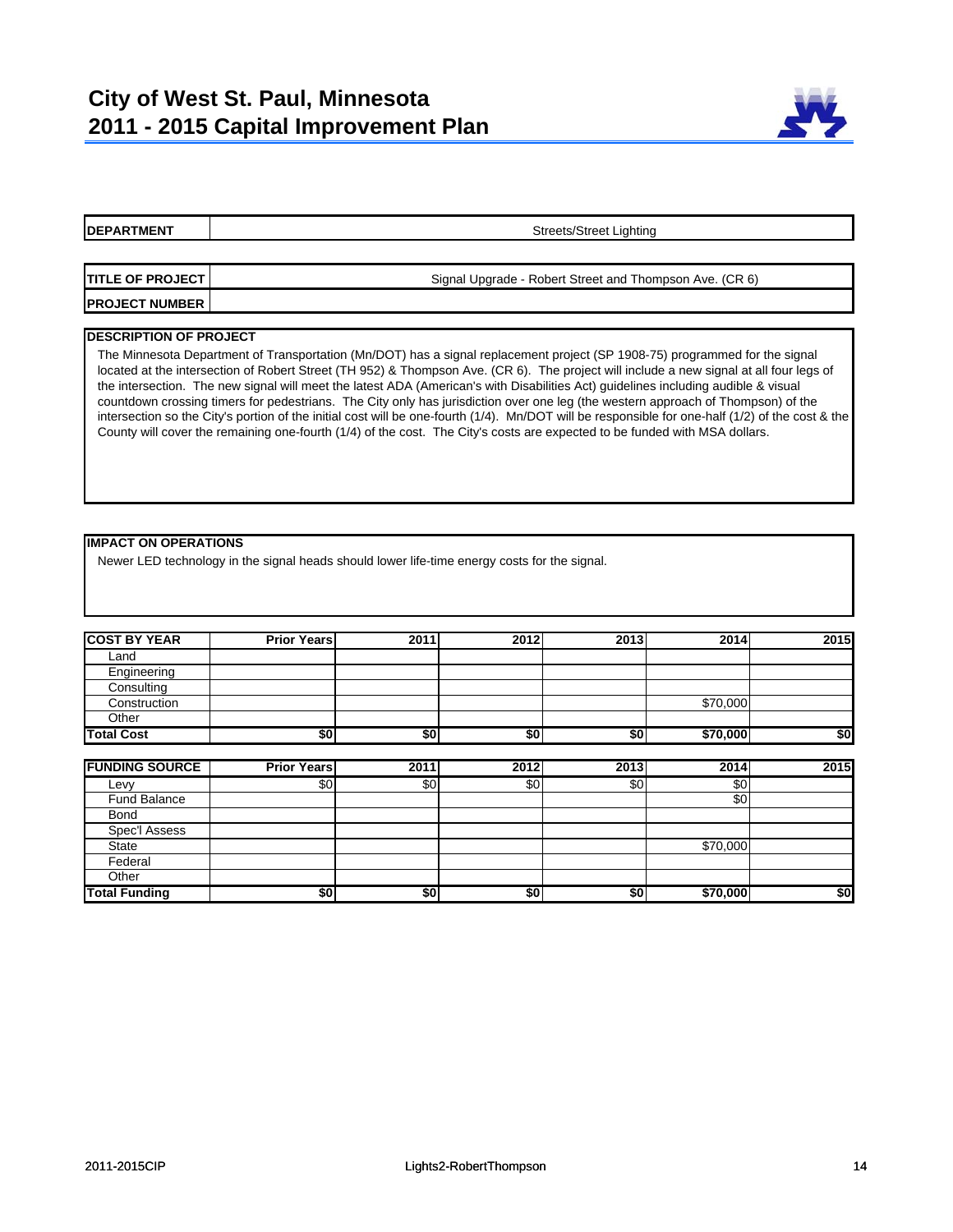

| <b>IDEPARTMENT</b>      | Streets/Street Lighting                                                          |  |  |  |  |  |  |
|-------------------------|----------------------------------------------------------------------------------|--|--|--|--|--|--|
|                         |                                                                                  |  |  |  |  |  |  |
| <b>TITLE OF PROJECT</b> | New Signal Installation - Wentworth Avenue (CSAH 8) and Oakdale Avenue (CSAH 73) |  |  |  |  |  |  |
| <b>PROJECT NUMBER</b>   |                                                                                  |  |  |  |  |  |  |
|                         |                                                                                  |  |  |  |  |  |  |

#### **DESCRIPTION OF PROJECT**

**DEPARTMENT** 

Dakota County has planned for the installation of a traffic signal at the intersection of two County State Aid Highways (CSAH) in the City: Wentworth Avenue and Oakdale Avenue. The project will include a new signal at all four legs of the intersection. The new signal will meet the latest ADA ( Americans with Disabilities Act) guidelines including audible & visual countdown crossing timers for pedestrians. Funding for the project will follow the County's cost share policy with the County funding 55% of the project and the remaining 45% funded by the City. The City's costs are expected to be funded with MSA funds.

#### **IMPACT ON OPERATIONS**

Newer LED technology in the signal heads should lower life-time energy costs for the signal.

| <b>COST BY YEAR</b> | <b>Prior Years</b> | 2011 | 2012      | 2013 | 2014 | 2015 |
|---------------------|--------------------|------|-----------|------|------|------|
| Land                |                    |      |           |      |      |      |
| Engineering         |                    |      |           |      |      |      |
| Consulting          |                    |      |           |      |      |      |
| Construction        |                    |      | \$125,000 |      |      |      |
| Other               |                    |      |           |      |      |      |
| <b>Total Cost</b>   | \$0                | \$0  | \$125,000 | \$0  | \$0  | \$0  |

| <b>FUNDING SOURCE</b> | <b>Prior Years</b> | 2011 | $\overline{2012}$ | 2013 | 2014 | 2015 |
|-----------------------|--------------------|------|-------------------|------|------|------|
| Levy                  | \$0                | \$0  | \$0               | \$0  | \$0  |      |
| Fund Balance          |                    |      |                   |      |      |      |
| <b>Bond</b>           |                    |      |                   |      |      |      |
| Spec'l Assess         |                    |      |                   |      |      |      |
| <b>State</b>          |                    |      | \$125,000         |      |      |      |
| Federal               |                    |      |                   |      |      |      |
| Other                 |                    |      |                   |      |      |      |
| <b>Total Funding</b>  | \$0                | \$0  | \$125,000         | \$0  | \$0  | \$0  |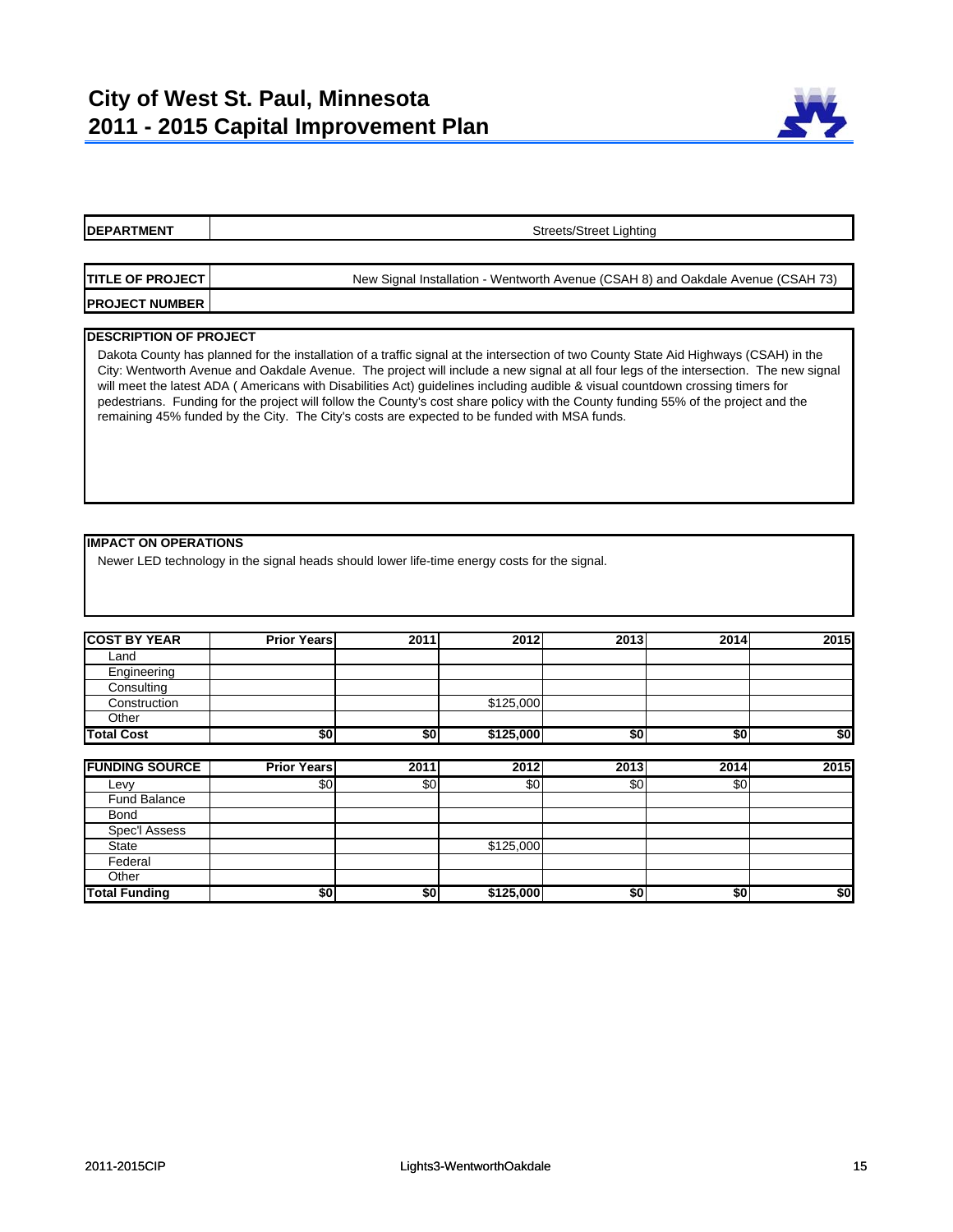

| <b>DEPARTMENT</b>                                     | Parks                                   |           |                 |      |                 |      |  |
|-------------------------------------------------------|-----------------------------------------|-----------|-----------------|------|-----------------|------|--|
|                                                       |                                         |           |                 |      |                 |      |  |
| <b>TITLE OF PROJECT</b>                               | Annual Parks Facilities Upgrades - 2011 |           |                 |      |                 |      |  |
| <b>PROJECT NUMBER</b>                                 |                                         |           |                 |      |                 |      |  |
|                                                       |                                         |           |                 |      |                 |      |  |
| <b>DESCRIPTION OF PROJECT</b><br>Projects to include: |                                         |           |                 |      |                 |      |  |
|                                                       |                                         |           |                 |      |                 |      |  |
| Replace Albert Park Flag Light                        |                                         | \$1,500   |                 |      |                 |      |  |
| Marthaler Parking Lot Upgrades                        |                                         | \$85,000  |                 |      |                 |      |  |
| Replace Marthaler Park Picnic Shelter                 |                                         | \$235,000 |                 |      |                 |      |  |
| Replace Marthaler Park Play Equipment                 |                                         | \$110,000 |                 |      |                 |      |  |
| Replace Horseshoe Court Fencing - SC                  |                                         | \$15,000  |                 |      |                 |      |  |
| Replace Picnic Tables & Trash Barrels                 |                                         | \$10,000  |                 |      |                 |      |  |
| Appurtenant Equipment - Grills, Signs,                |                                         |           |                 |      |                 |      |  |
| Benches, Bleachers                                    | \$5,000                                 |           |                 |      |                 |      |  |
| Concessions Upgrades at SC<br><b>TOTAL</b>            | \$6,000<br>\$467,500                    |           |                 |      |                 |      |  |
|                                                       |                                         |           |                 |      |                 |      |  |
|                                                       |                                         |           |                 |      |                 |      |  |
| <b>COST BY YEAR</b>                                   | <b>Prior Years</b>                      | 2011      | 2012            | 2013 | 2014            | 2015 |  |
| Land                                                  |                                         |           |                 |      |                 |      |  |
| Engineering                                           |                                         |           |                 |      |                 |      |  |
| Consulting                                            |                                         |           |                 |      |                 |      |  |
| Construction                                          |                                         | \$335,000 |                 |      |                 |      |  |
| Other                                                 |                                         | \$132,500 |                 |      |                 |      |  |
| <b>Total Cost</b>                                     | 50                                      | \$467,500 | $\overline{50}$ | \$0  | $\overline{50}$ | \$0  |  |
| <b>FUNDING SOURCE</b>                                 | <b>Prior Years</b>                      | 2011      | 2012            | 2013 | 2014            | 2015 |  |
| Levy                                                  | \$0                                     | \$0       | \$0             | \$0  | \$0             | \$0  |  |
| <b>Fund Balance</b>                                   |                                         | \$467,500 |                 |      |                 |      |  |
| Bond                                                  |                                         |           |                 |      |                 |      |  |
| Spec'l Assess                                         |                                         |           |                 |      |                 |      |  |
| <b>State</b>                                          |                                         |           |                 |      |                 |      |  |
| Federal                                               |                                         |           |                 |      |                 |      |  |
| Other                                                 |                                         |           |                 |      |                 |      |  |
| <b>Total Funding</b>                                  | \$0                                     | \$467,500 | \$0             | \$0  | \$0             | \$0  |  |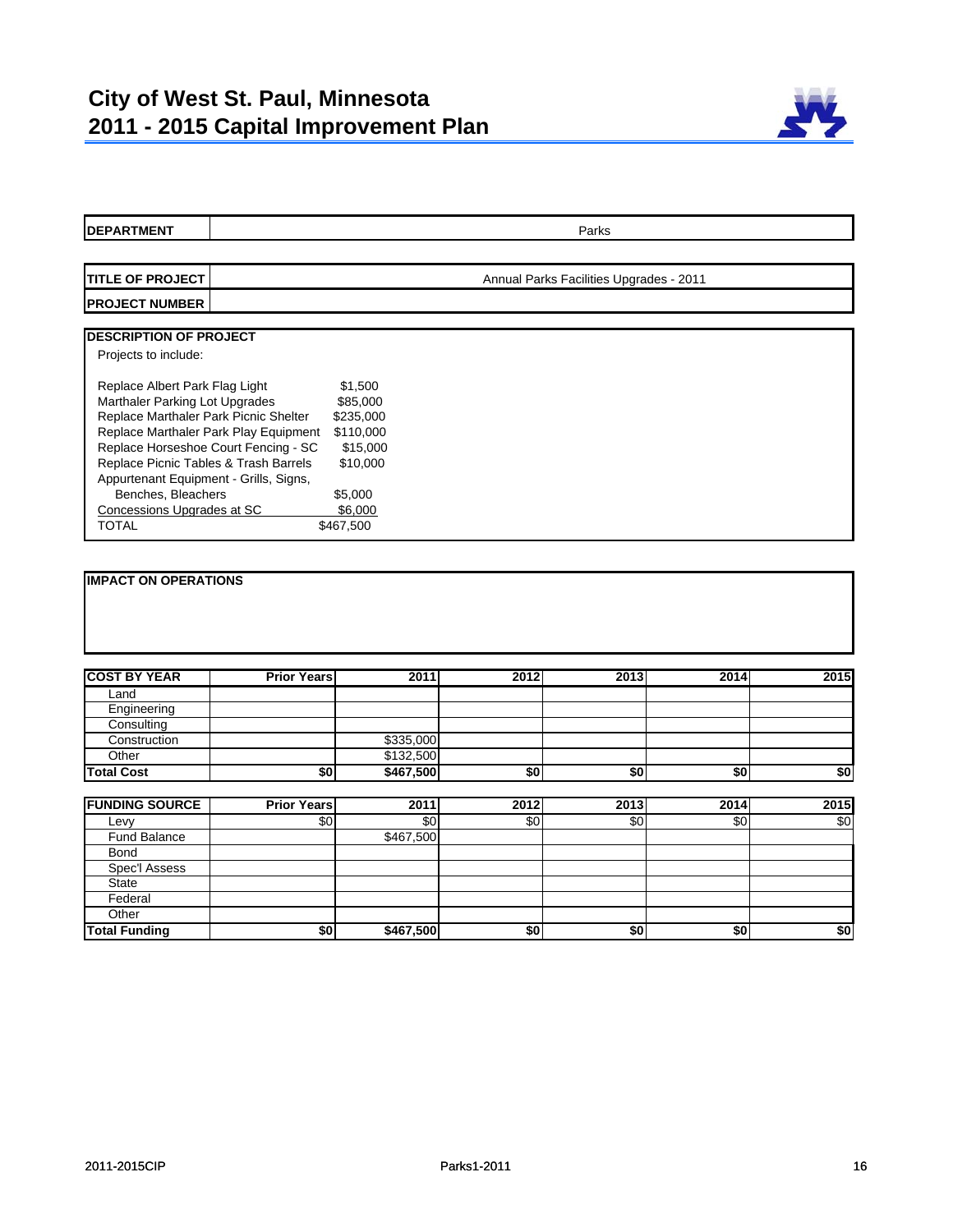

| <b>DEPARTMENT</b>                       | Parks                                                        |                 |            |      |                 |      |
|-----------------------------------------|--------------------------------------------------------------|-----------------|------------|------|-----------------|------|
|                                         |                                                              |                 |            |      |                 |      |
| <b>TITLE OF PROJECT</b>                 | Annual Parks Facilities Upgrades - 2012                      |                 |            |      |                 |      |
| <b>PROJECT NUMBER</b>                   |                                                              |                 |            |      |                 |      |
| <b>DESCRIPTION OF PROJECT</b>           |                                                              |                 |            |      |                 |      |
| Planned projects include:               |                                                              |                 |            |      |                 |      |
| Replace Marthaler Park Fencing          | \$8,000                                                      |                 |            |      |                 |      |
| Replace Southview B-Ball Goals          | \$4,200                                                      |                 |            |      |                 |      |
| Install Rain Gardens @ Marthaler Park   | \$6,000                                                      |                 |            |      |                 |      |
| Replace Picnic Tables and Trash Barrels | \$10,000<br>Replace Building Roofs @ Sports Complex \$50,000 |                 |            |      |                 |      |
| Appurtenant Equipment - Grills, Signs,  |                                                              |                 |            |      |                 |      |
| Benches, Bleachers                      | \$5,000                                                      |                 |            |      |                 |      |
| <b>TOTAL</b>                            | \$83,200                                                     |                 |            |      |                 |      |
|                                         |                                                              |                 |            |      |                 |      |
| <b>COST BY YEAR</b>                     | <b>Prior Years</b>                                           | 2011            | 2012       | 2013 | 2014            | 2015 |
| Land                                    |                                                              |                 |            |      |                 |      |
| Engineering                             |                                                              |                 |            |      |                 |      |
| Consulting<br>Construction              |                                                              |                 |            |      |                 |      |
| Other                                   |                                                              |                 | \$83,200   |      |                 |      |
| <b>Total Cost</b>                       | \$0                                                          | \$0             | \$83,200   | \$0  | \$0             | \$0  |
|                                         |                                                              |                 |            |      |                 |      |
| <b>FUNDING SOURCE</b>                   | <b>Prior Years</b>                                           | 2011            | 2012       | 2013 | 2014            | 2015 |
| Levy                                    | \$0                                                          | \$0             | $\sqrt{6}$ | \$0  | \$0             | \$0  |
| <b>Fund Balance</b>                     |                                                              |                 | \$83,200   |      |                 |      |
| Bond                                    |                                                              |                 |            |      |                 |      |
| <b>Spec'l Assess</b>                    |                                                              |                 |            |      |                 |      |
| State                                   |                                                              |                 |            |      |                 |      |
| Federal                                 |                                                              |                 |            |      |                 |      |
| Other                                   |                                                              |                 |            |      |                 |      |
| <b>Total Funding</b>                    | \$0                                                          | $\overline{50}$ | \$83,200   | \$0  | $\overline{50}$ | \$0  |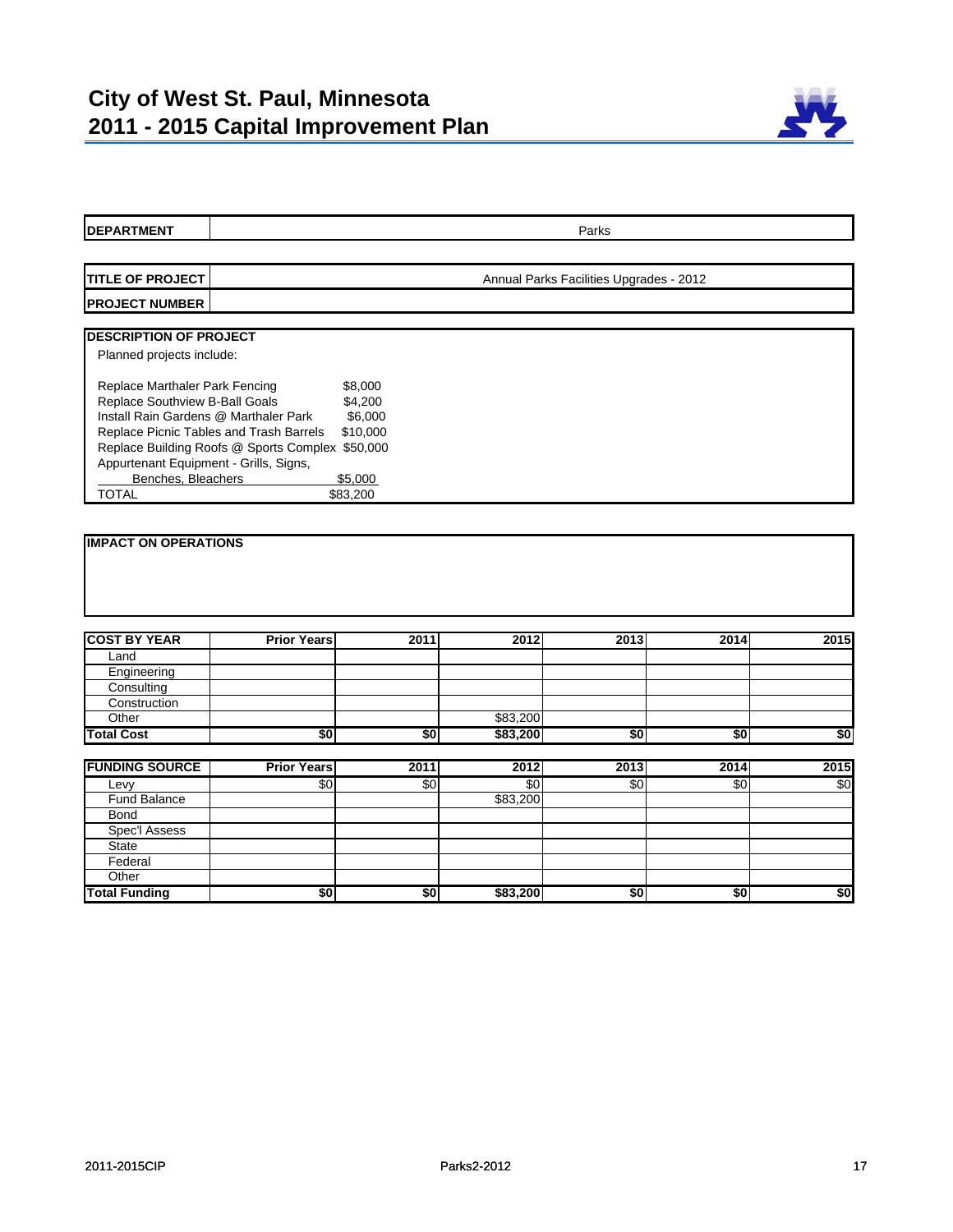

| <b>DEPARTMENT</b>                |                                                           |            |            | Parks                                   |      |      |
|----------------------------------|-----------------------------------------------------------|------------|------------|-----------------------------------------|------|------|
|                                  |                                                           |            |            |                                         |      |      |
| <b>ITITLE OF PROJECT</b>         |                                                           |            |            | Annual Parks Facilities Upgrades - 2013 |      |      |
| <b>PROJECT NUMBER</b>            |                                                           |            |            |                                         |      |      |
|                                  |                                                           |            |            |                                         |      |      |
| <b>DESCRIPTION OF PROJECT</b>    |                                                           |            |            |                                         |      |      |
| Planned projects include:        |                                                           |            |            |                                         |      |      |
|                                  | Appurtenant Equipment - Grills, Signs, Benches, Bleachers |            | \$5,000    |                                         |      |      |
| Replace Emerson Park Fencing     |                                                           |            | \$4,600    |                                         |      |      |
| Replace Weschke Basketball Goals |                                                           |            | \$1,800    |                                         |      |      |
| Replace Oakdale Park Fencing     |                                                           |            | \$6,400    |                                         |      |      |
| Replace Weschke Park Lighting    |                                                           |            | \$3,000    |                                         |      |      |
| Total                            |                                                           |            | \$20,800   |                                         |      |      |
|                                  |                                                           |            |            |                                         |      |      |
|                                  |                                                           |            |            |                                         |      |      |
| <b>IMPACT ON OPERATIONS</b>      |                                                           |            |            |                                         |      |      |
| <b>COST BY YEAR</b>              | <b>Prior Years</b>                                        | 2011       | 2012       | 2013                                    | 2014 | 2015 |
| Land                             |                                                           |            |            |                                         |      |      |
| Engineering                      |                                                           |            |            |                                         |      |      |
| Consulting                       |                                                           |            |            |                                         |      |      |
| Construction                     |                                                           |            |            |                                         |      |      |
| Other                            |                                                           |            |            | \$20,800                                |      |      |
| <b>Total Cost</b>                | \$0                                                       | \$0        | \$0        | \$20,800                                | \$0  | \$0  |
|                                  |                                                           |            |            |                                         |      |      |
| <b>FUNDING SOURCE</b>            | <b>Prior Years</b>                                        | 2011       | 2012       | 2013                                    | 2014 | 2015 |
| Levy                             | \$0                                                       | $\sqrt{6}$ | $\sqrt{6}$ | $\sqrt{6}$                              | \$0  | \$0  |
| <b>Fund Balance</b>              |                                                           |            |            | \$20,800                                |      |      |
| <b>Bond</b>                      |                                                           |            |            |                                         |      |      |
| <b>Spec'l Assess</b>             |                                                           |            |            |                                         |      |      |
| <b>State</b>                     |                                                           |            |            |                                         |      |      |
| Federal<br>Other                 |                                                           |            |            |                                         |      |      |
|                                  |                                                           |            |            |                                         |      |      |

**Total Funding \$0 \$0 \$0 \$20,800 \$0 \$0**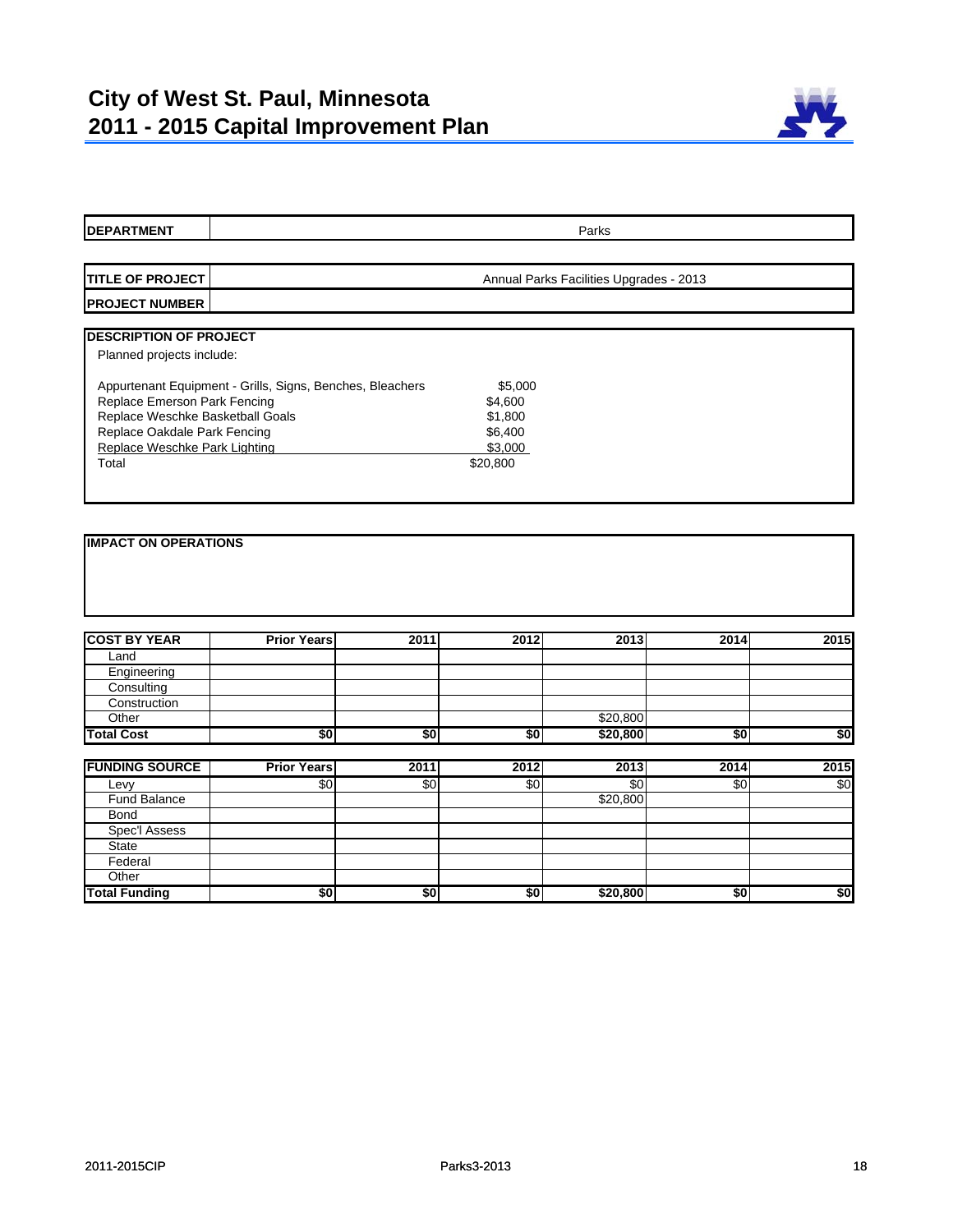

| <b>DEPARTMENT</b>                      |                    |      |                 | Parks                                   |                 |      |  |  |
|----------------------------------------|--------------------|------|-----------------|-----------------------------------------|-----------------|------|--|--|
|                                        |                    |      |                 |                                         |                 |      |  |  |
| <b>TITLE OF PROJECT</b>                |                    |      |                 | Annual Parks Facilities Upgrades - 2014 |                 |      |  |  |
| <b>PROJECT NUMBER</b>                  |                    |      |                 |                                         |                 |      |  |  |
| <b>DESCRIPTION OF PROJECT</b>          |                    |      |                 |                                         |                 |      |  |  |
| Planned projects include:              |                    |      |                 |                                         |                 |      |  |  |
|                                        |                    |      |                 |                                         |                 |      |  |  |
| Appurtenant Equipment - Grills, Signs, |                    |      |                 |                                         |                 |      |  |  |
| Benches, Bleachers                     | \$5,000            |      |                 |                                         |                 |      |  |  |
| <b>TOTAL</b>                           | \$5,000            |      |                 |                                         |                 |      |  |  |
|                                        |                    |      |                 |                                         |                 |      |  |  |
|                                        |                    |      |                 |                                         |                 |      |  |  |
|                                        |                    |      |                 |                                         |                 |      |  |  |
|                                        |                    |      |                 |                                         |                 |      |  |  |
| <b>IMPACT ON OPERATIONS</b>            |                    |      |                 |                                         |                 |      |  |  |
|                                        |                    |      |                 |                                         |                 |      |  |  |
|                                        |                    |      |                 |                                         |                 |      |  |  |
|                                        |                    |      |                 |                                         |                 |      |  |  |
|                                        |                    |      |                 |                                         |                 |      |  |  |
| <b>COST BY YEAR</b>                    | <b>Prior Years</b> | 2011 | 2012            | 2013                                    | 2014            | 2015 |  |  |
| Land                                   |                    |      |                 |                                         |                 |      |  |  |
| Engineering                            |                    |      |                 |                                         |                 |      |  |  |
| Consulting                             |                    |      |                 |                                         |                 |      |  |  |
| Construction                           |                    |      |                 |                                         |                 |      |  |  |
| Other                                  |                    |      |                 |                                         | \$5,000         |      |  |  |
| <b>Total Cost</b>                      | \$0                | \$0  | \$0             | \$0                                     | \$5,000         | \$0  |  |  |
| <b>FUNDING SOURCE</b>                  | <b>Prior Years</b> | 2011 | 2012            | 2013                                    | 2014            | 2015 |  |  |
| Levy                                   | \$0                | \$0  | $\overline{50}$ | \$0                                     | $\overline{50}$ | \$0  |  |  |
| <b>Fund Balance</b>                    |                    |      |                 |                                         | \$5,000         |      |  |  |
| <b>Bond</b>                            |                    |      |                 |                                         |                 |      |  |  |
| <b>Spec'l Assess</b>                   |                    |      |                 |                                         |                 |      |  |  |
| <b>State</b>                           |                    |      |                 |                                         |                 |      |  |  |

Federal **Other** 

**Total Funding \$0 \$0 \$0 \$0 \$5,000 \$0**